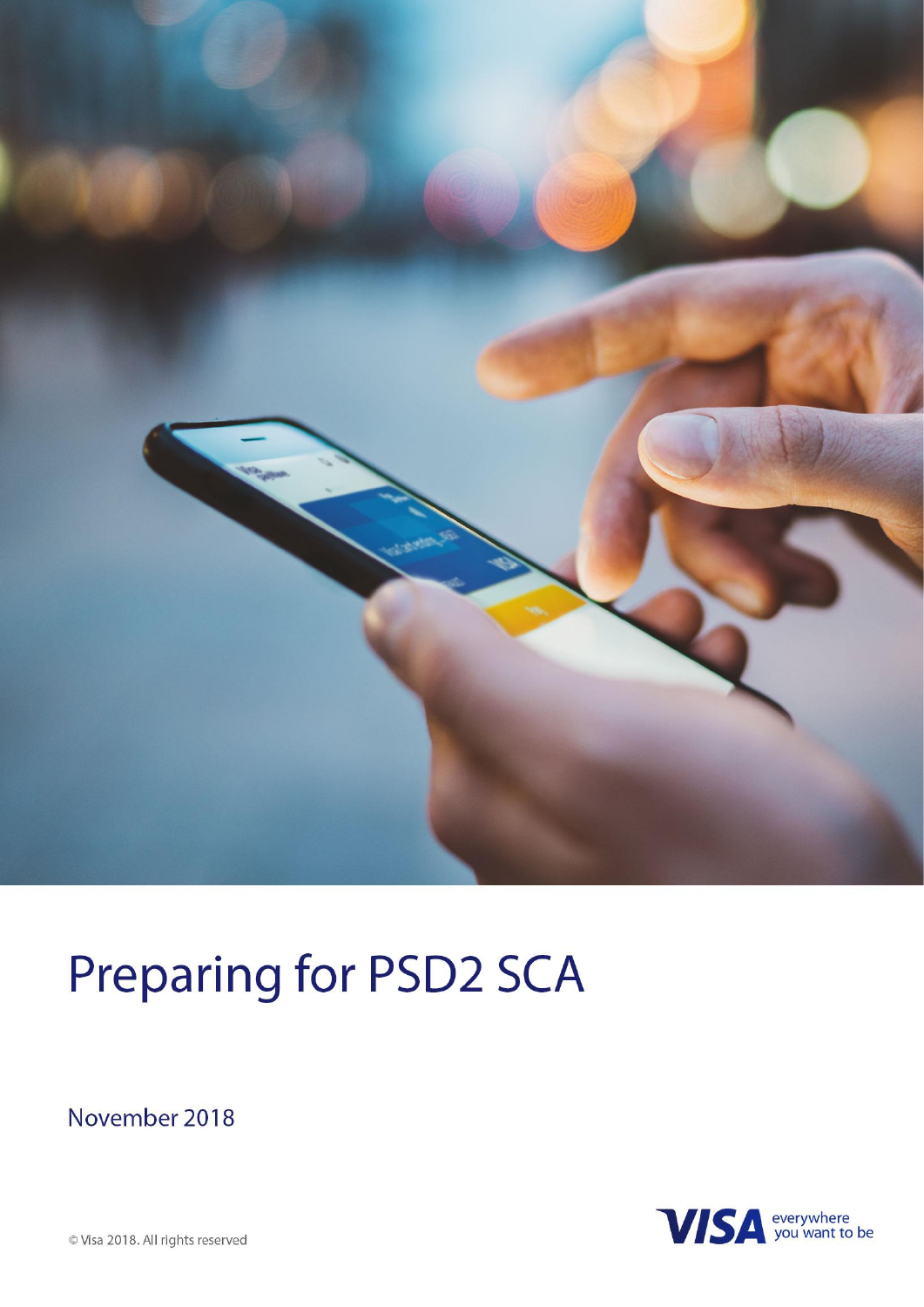#### **Important Information**

© 2018 Visa. All Rights Reserved.

The trademarks, logos, trade names and service marks, whether registered or unregistered (collectively the "Trademarks") are Trademarks owned by Visa. All other trademarks not attributed to Visa are the property of their respective owners.

Disclaimer: Case studies, comparisons, statistics, research and recommendations are provided "AS IS" and intended for informational purposes only and should not be relied upon for operational, marketing, legal, technical, tax, financial or other advice. As a new regulatory framework in an evolving ecosystem, the requirements for SCA still need to be refined for some use cases. This paper represents Visa's evolving thinking, but it should not be taken as a definitive position or considered as legal advice. Payment Service Providers are encouraged to seek the advice of a competent professional where such advice is required.

Note: This document is not part of the Visa Rules. In the event of any conflict between any content in this document, any document referenced herein, any exhibit to this document, or any communications concerning this document, and any content in the Visa Rules, the Visa Rules shall govern and control.

Note on references to 3-D Secure 2.0 (3DS 2.0): When in this document we refer to 3-D Secure 2.0 or 3DS 2.0 this is a generic reference to the second generation of 3-D Secure and does reference a specific version of the EMVCo specification. Some 3-D Secure features are only available under versions 2.1, 2.2 or later of the EMVCo specification. Readers will need to refer to the EMVCo specifications or more detailed guidance being published by Visa for information on which version support.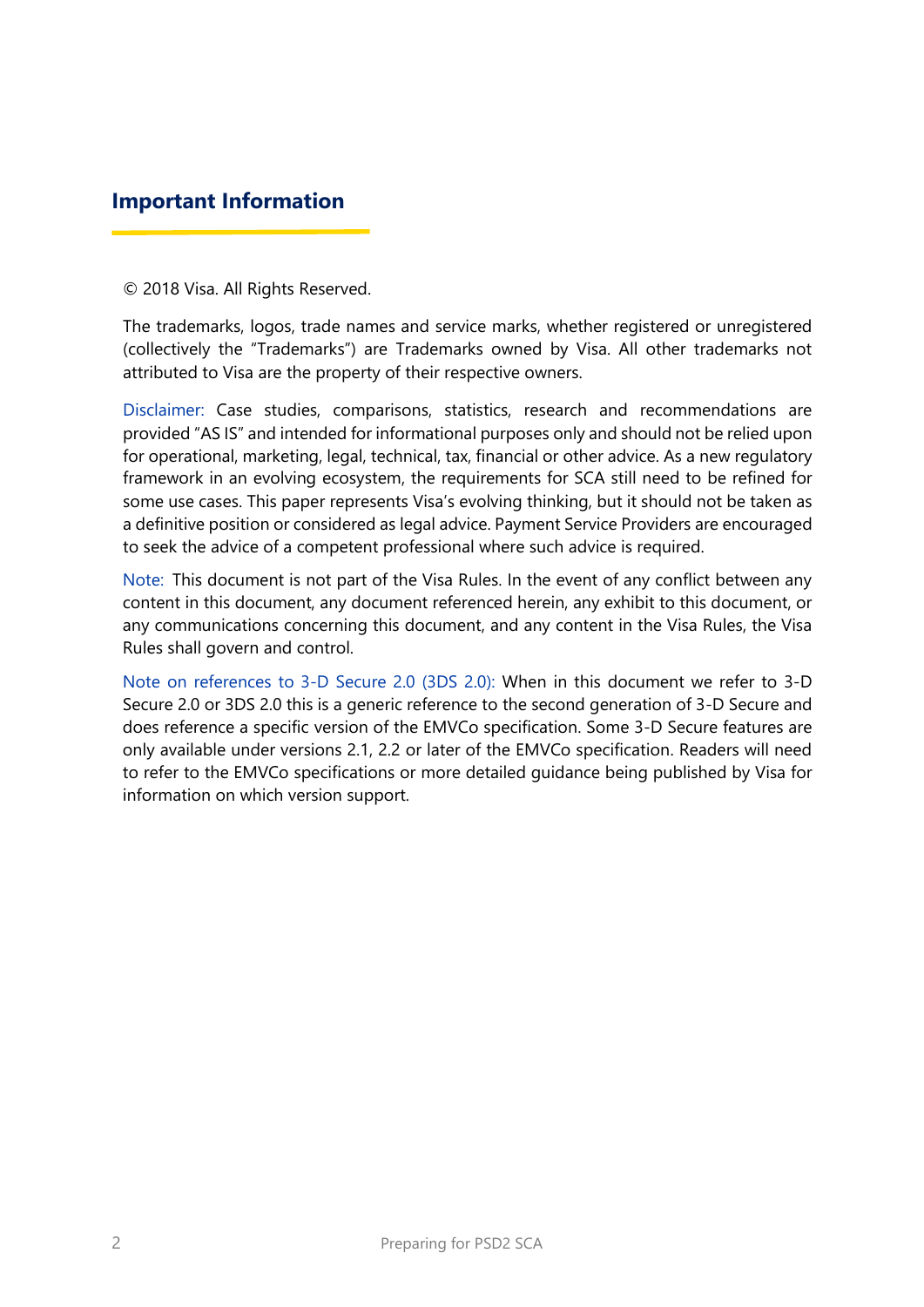#### **Contents**

| 1              |       |  |  |  |
|----------------|-------|--|--|--|
| $\overline{2}$ |       |  |  |  |
|                | 2.1   |  |  |  |
|                | 2.2   |  |  |  |
|                | 2.3   |  |  |  |
|                | $3 -$ |  |  |  |
|                | 3.1   |  |  |  |
|                | 3.2   |  |  |  |
| $\overline{4}$ |       |  |  |  |
|                | 4.1   |  |  |  |
| 5              |       |  |  |  |
|                | 5.1   |  |  |  |
|                | 5.2   |  |  |  |
|                | 5.3   |  |  |  |
|                | 5.4   |  |  |  |
|                | 5.5   |  |  |  |
|                | 5.6   |  |  |  |
|                | 5.7   |  |  |  |
|                | 5.8   |  |  |  |
|                | 5.9   |  |  |  |

Each section in the document has been tagged with the symbols below to help readers quickly identify which are the most relevant to them:

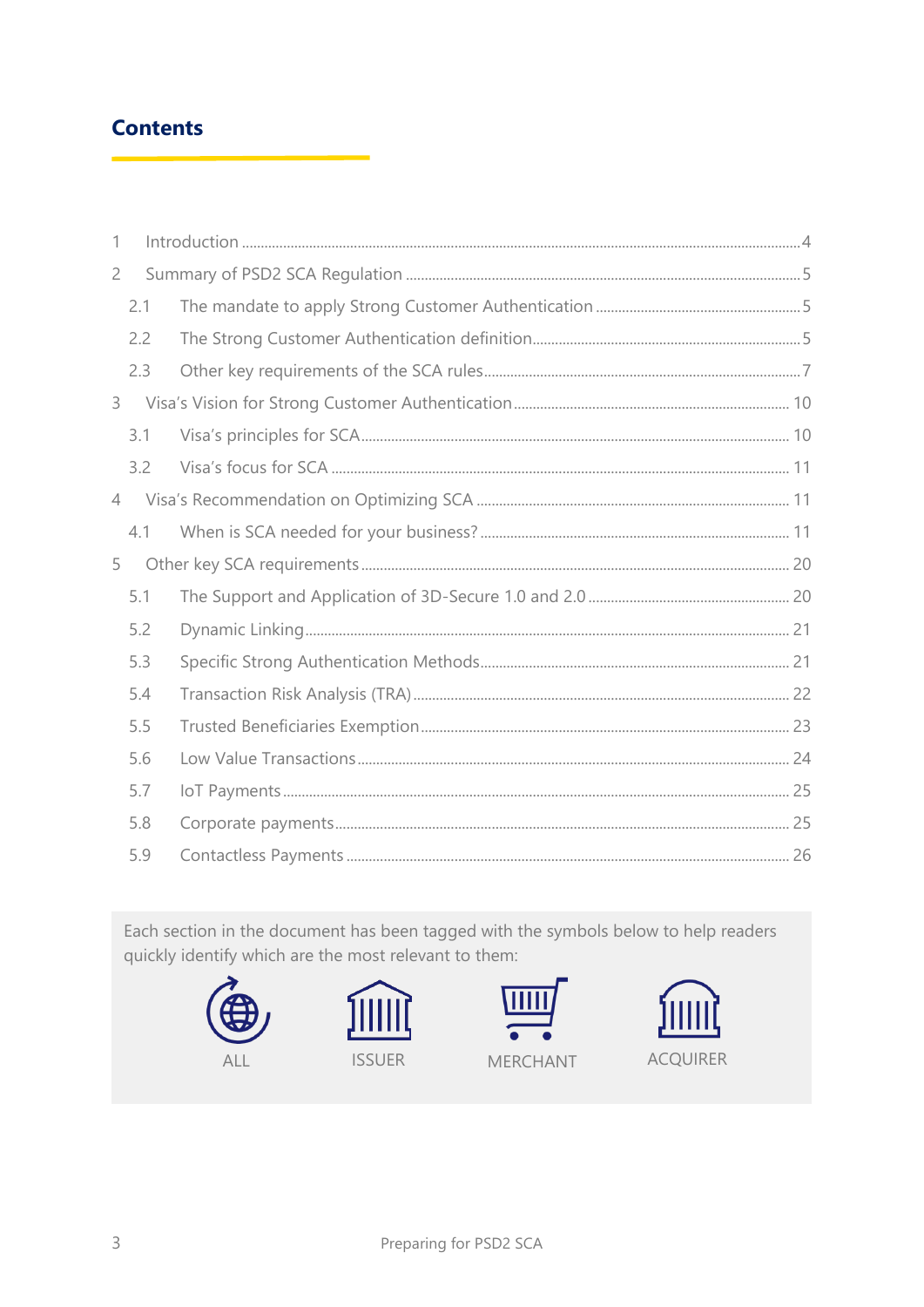#### <span id="page-3-0"></span>1 Introduction

As the digital economy plays an increasing part in all our lives, it is vital that electronic payments are secure, convenient and accessible to all. Visa aims to provide innovative and smart services to Issuers, Acquirers and merchants, so they are able to deliver best in class payments to Visa cardholders.

The Payment Services Directive 2 (PSD2) aims to contribute to a more integrated and efficient European payments market and ensure a level playing field for Payment Service Providers (PSPs). As such, it introduces enhanced security measures to be implemented by all PSPs.

Visa supports the PSD2 requirements for Strong Customer Authentication (SCA), and Visa's 3D-Secure (3DS) programme supports PSPs to be PSD2 compliant. 3DS, along with our new products, programs and positions that are outlined in this paper, are in line with Visa's vision for secure, compliant, advanced and convenient electronic payments, and aim to deliver a good balance between security and consumer convenience. This will benefit consumers through increasing their trust and confidence and delivering a frictionless purchasing experience, even when SCA is required.

Topics for this paper include:

- A summary of PSD2 SCA Regulation
- Visa's vision for SCA
- How to optimize SCA
- Visa's view of other key SCA requirements

This paper represents Visa's evolving thinking on the interpretation and implementation of the PSD2 SCA requirements following extensive consultation with regulators, clients and other industry stakeholders. However, as PSD is a new regulatory framework, this paper does not reflect definitive positions and should not be relied upon as legal advice. We encourage clients to contact Visa if they experience challenges due to conflicting guidance from local regulators. Where it makes sense. Visa will proactively engage with regulators to try and resolve such issues.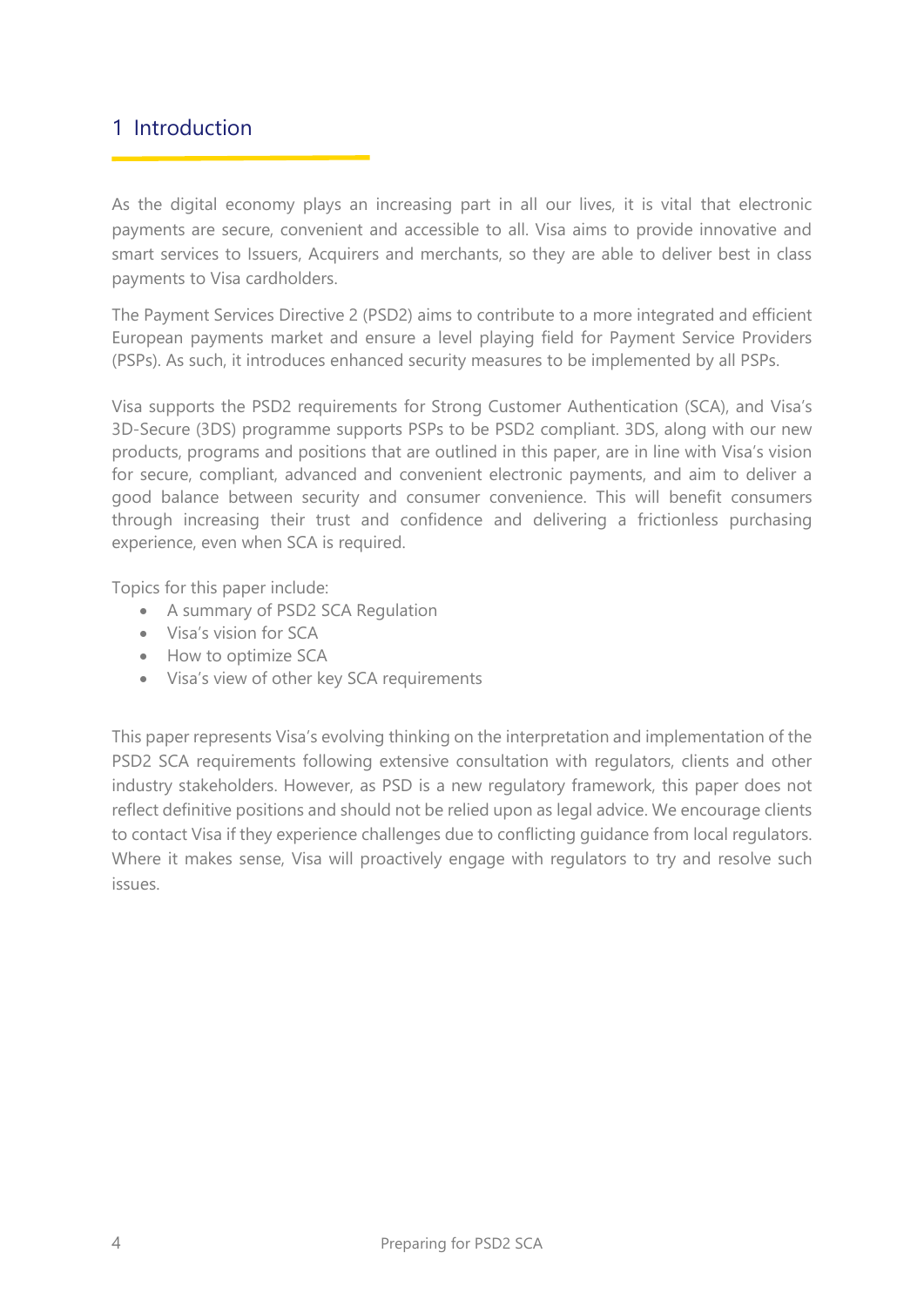### <span id="page-4-0"></span>2 Summary of PSD2 SCA Regulation



#### <span id="page-4-1"></span>2.1 The mandate to apply Strong Customer Authentication

PSD2 requires that SCA is applied to all electronic payments - including proximity, remote and m-payments - within the European Economic Area (EEA). The SCA mandate is complemented by some limited exemptions that aim to support a frictionless customer experience when transaction risk is low. Regulated PSPs are responsible for the application of SCA and of the exemptions. In the case of card payments, these PSPs are Issuers (the payer's PSP) or Acquirers (the payee's PSP). These exemptions are summarised in Table 3 below. The specific rules on SCA come into force on 14th September 2019.



#### <span id="page-4-2"></span>2.2 The Strong Customer Authentication definition

SCA requires that the payer is authenticated by a PSP through at least two factors, each of which must be from a different category as summarised in Table 1.

| <b>Category</b> | <b>Description</b>              | <b>Example</b>                                                                                                                                               |
|-----------------|---------------------------------|--------------------------------------------------------------------------------------------------------------------------------------------------------------|
| Knowledge       | Something only the payer knows. | A password                                                                                                                                                   |
| Possession      | Something only the payer has    | A preregistered mobile phone, card<br>reader or key generation device                                                                                        |
| Inherence       | Something the payer is          | A biometric (facial recognition,<br>finger print, voice recognition,<br>behavioural biometric provided it<br>complies with the relevant SCA<br>requirements) |

| <b>Table 1: Strong Customer Authentication Factors</b> |
|--------------------------------------------------------|
|--------------------------------------------------------|

Factors must be independent such that if one factor is compromised, the reliability of the other factor is not compromised. Table 2 summarises common factors and how they may be classified. It should be noted that the choice of factors to use is a decision for individual PSPs.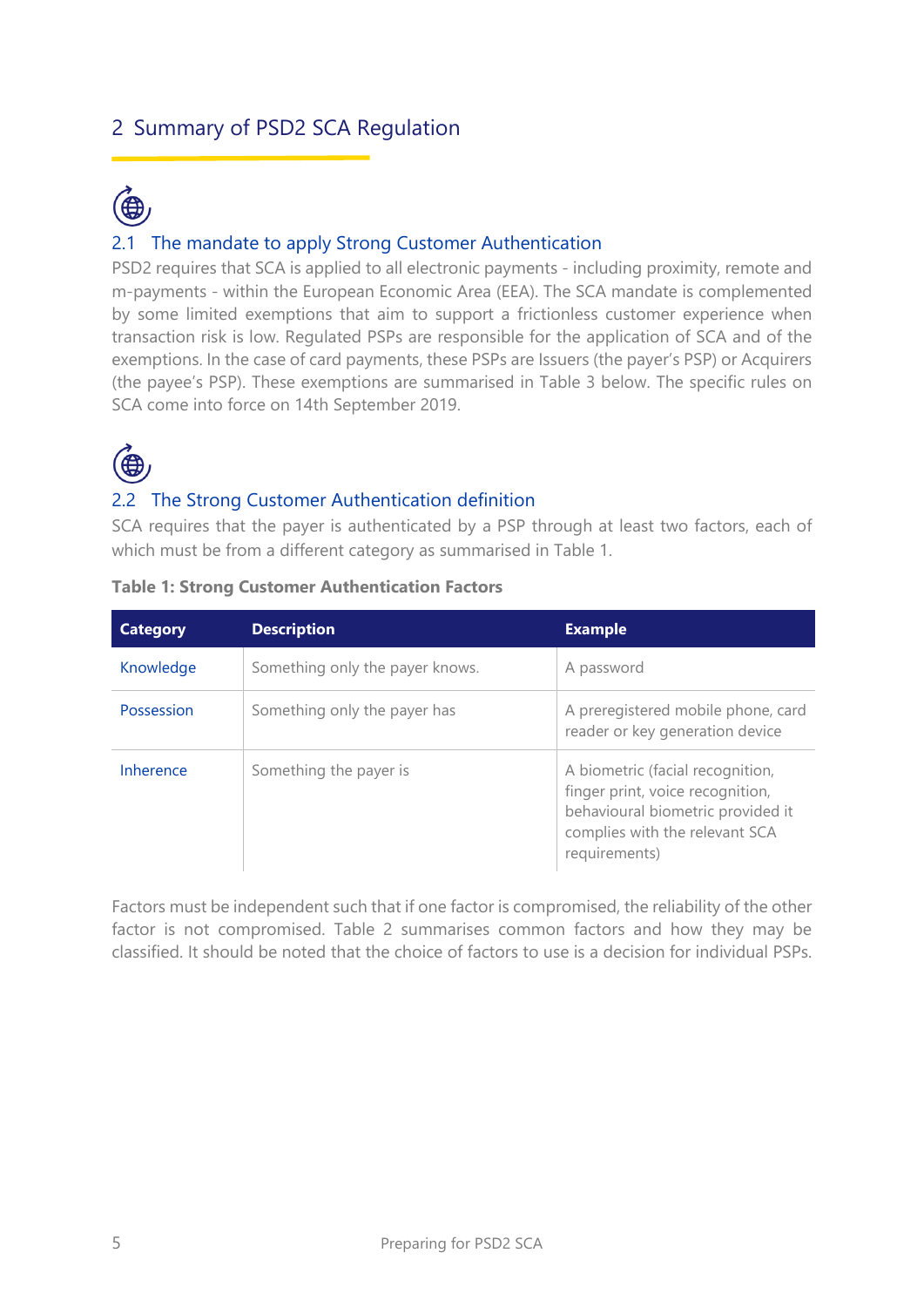**Table 2: Examples of Categorisation of Strong Customer Authentication Factors**

| <b>Factor</b>                                                         | <b>Knowledge</b>   | <b>Possession</b>  | <b>Inherence</b>          |
|-----------------------------------------------------------------------|--------------------|--------------------|---------------------------|
| SMS One-time password (OTP)                                           | $\sqrt{ }$         | $\sqrt{}$          | X                         |
| Email One-time password (OTP)                                         | $\sqrt{}$          | X                  | X                         |
| Card Number, Expiry Date and CVV*                                     |                    | See footnote below |                           |
| Other dynamically generated OTP (e.g. from a<br>banking app or token) | $\sqrt{}$          | $\sqrt{}$          | X                         |
| Device ID                                                             | X                  | $\sqrt{}$          | X                         |
| Card or device bound Token Cryptogram                                 | X                  | $\sqrt{}$          | X                         |
| Password or PIN                                                       | $\sqrt{}$          | $\mathbf x$        | $\boldsymbol{\mathsf{X}}$ |
| <b>Bank User ID</b>                                                   | X                  | X                  | X                         |
| Fingerprint***                                                        |                    | See footnote below |                           |
| Facial Recognition***                                                 | See footnote below |                    |                           |
| Voice Recognition***                                                  | See footnote below |                    |                           |
| Behavioural Biometric** ***                                           |                    | See footnote below |                           |

\*Visa believes that card data used alongside another factor is an acceptable form of authentication provided it is used as part of a layered risk-based authentication approach; and that card data could be classified as either knowledge or possession. The use and benefits of Risk Based Authentication (RBA) are discussed in more detail in section 4.1.4.2.

\*\*Provided it complies with the relevant SCA requirements.

\*\*\* In most implementations today, biometrics are performed on a user's own mobile phone or other electronic device. The mobile phone or device must be trusted by the Issuer by being associated with the payment user in a secure environment (and where performed remotely, the association of the device with the user must be performed using SCA). The phone or device will often have its own Token Cryptogram, because the device will have been previously tied to a payment card. The overall solution therefore fulfils both the possession and the inherence requirements.

Note: A single factor may be classified in two categories but may not be used on its own to satisfy the SCA requirement on the same transaction.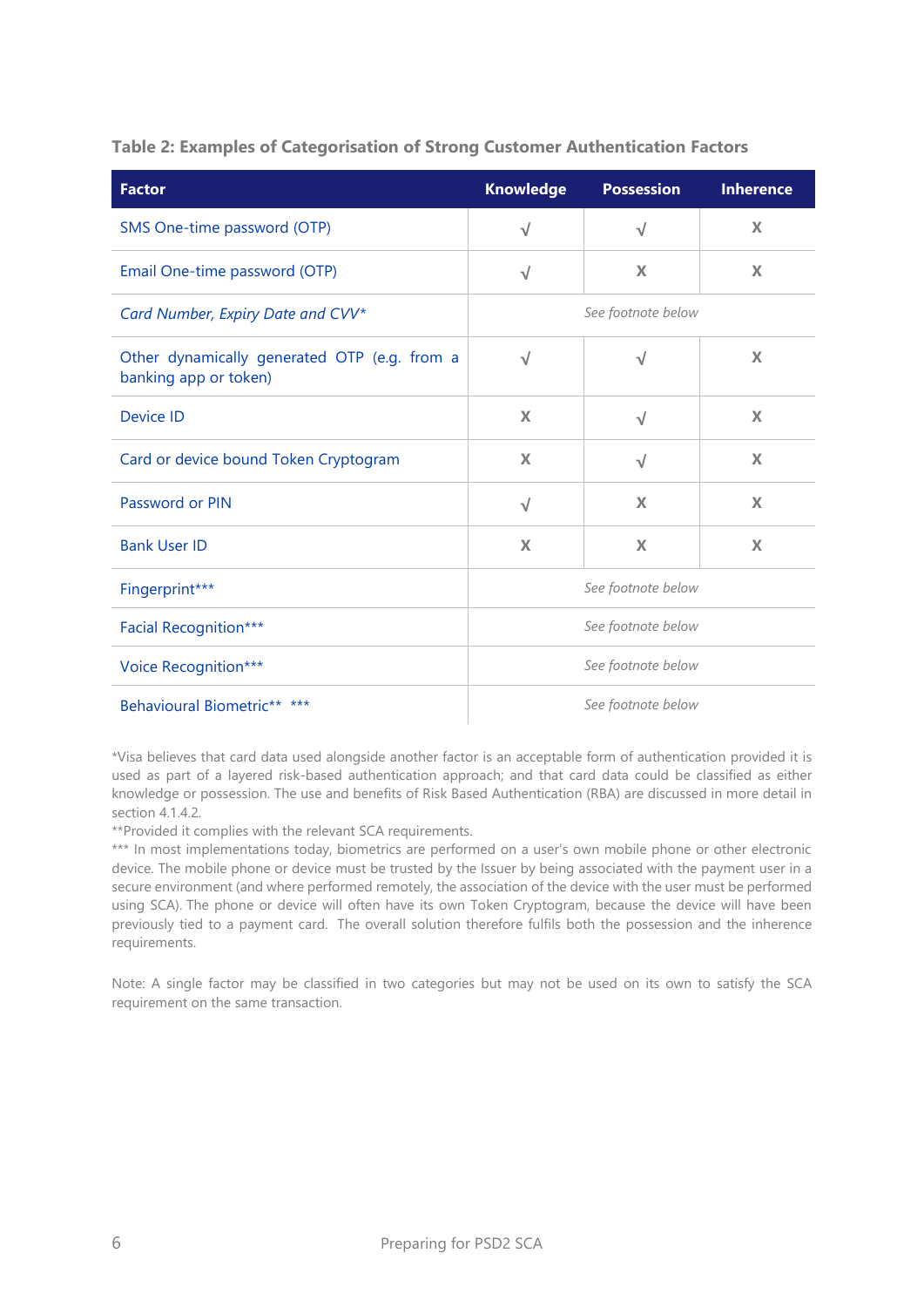#### <span id="page-6-0"></span>2.3 Other key requirements of the SCA rules

#### <u>fillit</u> **fillill**

#### 2.3.1 General authentication requirements

PSPs are also required to have effective transaction monitoring mechanisms in place, to detect unauthorised or fraudulent payment transactions. These mechanisms should allow capturing of the following information:

- lists of compromised or stolen authentication elements;
- the amount of each payment transaction;
- known fraud scenarios:
- signs of malware infection in any sessions of the authentication procedure;
- in the case that the access device or the software is provided by the PSP, a log of the use of the access device or the software and any abnormal use.



#### 2.3.2 SCA exemptions

SCA exemptions are defined based on the level of risk, amount, recurrence and the payment channel used for the execution of the payment. These exemptions allow PSPs to achieve the right balance between convenience of the payment experience and fraud reduction. The SCA exemptions are available only to PSPs. The SCA

Merchants should work with their acquirers to develop exemption strategies that respond to their business needs.

exemptions are not available to merchants, unregulated payment gateways or other unregulated entities. The Issuer retains the ability to take the ultimate decision on the application of the exemption.

The key SCA exemptions are listed in Table 3 below and one only may be applied for each transaction by either the Issuer or the Acquirer.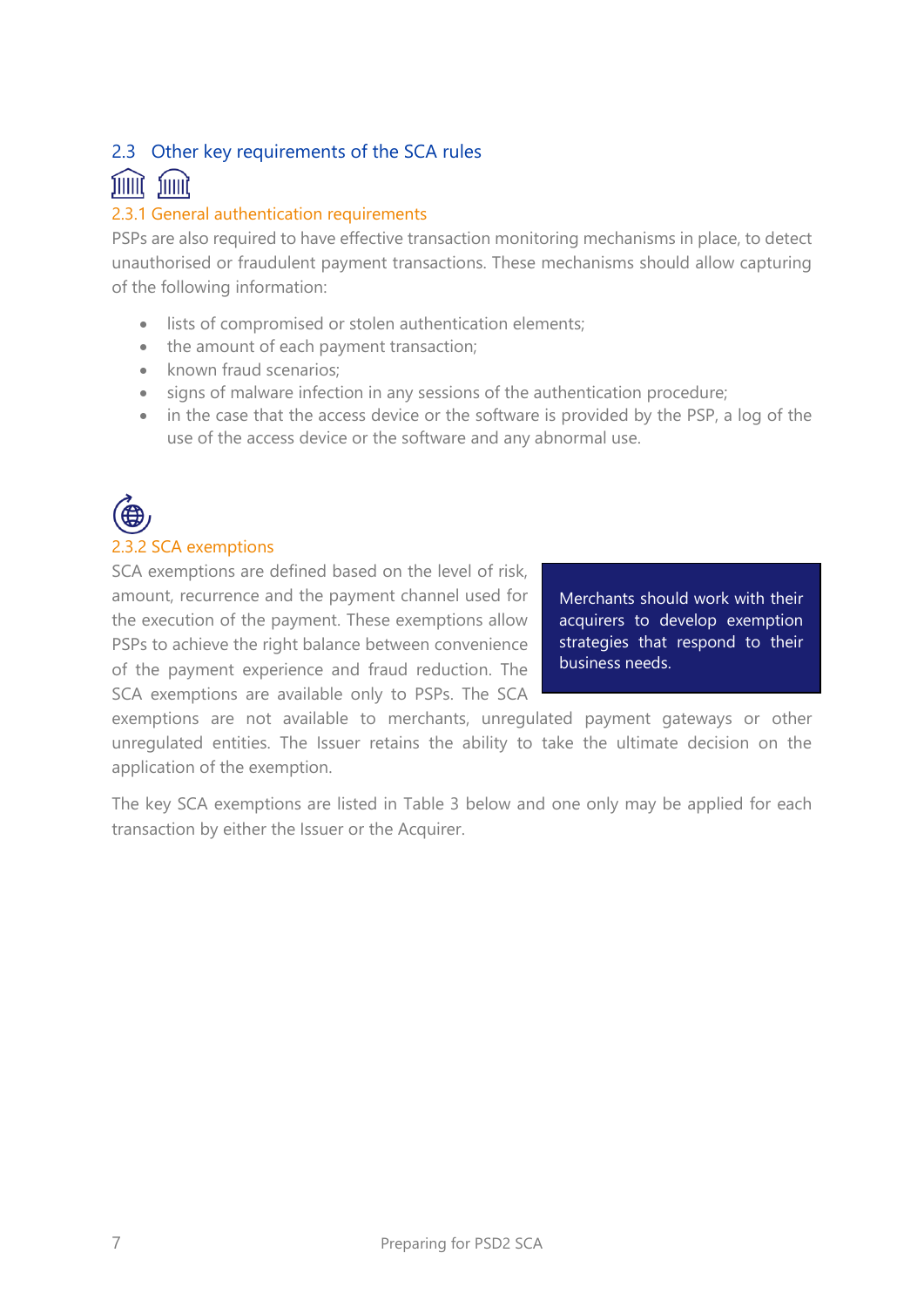| <b>Exemption</b>                                           | <b>Description</b>                                                                                                                                                                                                                                           | <b>Conditions</b>                                                                                                                                                                                                                                                                                                                                                                                          |
|------------------------------------------------------------|--------------------------------------------------------------------------------------------------------------------------------------------------------------------------------------------------------------------------------------------------------------|------------------------------------------------------------------------------------------------------------------------------------------------------------------------------------------------------------------------------------------------------------------------------------------------------------------------------------------------------------------------------------------------------------|
| Contactless<br>payments at<br>point of sale                | SCA is not required subject to<br>transaction value and velocity<br>conditions                                                                                                                                                                               | • The value of the transaction must not exceed<br>€50; and<br>cumulative limit of consecutive<br>$\bullet$ The<br>contactless transactions without application<br>of SCA (PIN entry or Cardholder Card<br>Verification Method (CDCVM)) must not<br>exceed €150; or<br>The number of consecutive contactless<br>transactions since the last application of SCA<br>(PIN entry or CDCVM) must not exceed five |
| <b>Unattended</b><br>transport and<br>parking<br>terminals | Unattended<br>terminals<br>for<br>transport fares (e.g. at transport<br>gates) and parking fees                                                                                                                                                              |                                                                                                                                                                                                                                                                                                                                                                                                            |
| <b>Trusted</b><br>beneficiaries                            | The payer may add a trusted<br>merchant to a list of trusted<br>beneficiaries held<br>by their<br>Issuer, completing an SCA<br>challenge in the process, to<br>prevent further SCA application<br>subsequent transactions<br>on<br>with the trusted merchant | • The payer may add or remove the merchant<br>to or from the Issuer managed list, or<br>consent to the Issuer's suggestion to add a<br>merchant<br>• The Issuer may also remove a merchant from<br>a list<br>• Enrolment and amendment of the list<br>requires SCA                                                                                                                                         |
| Recurring<br>transactions                                  | Applies<br>to<br>series<br>of<br>a<br>of<br>transactions<br>the<br>same<br>amount made to the same<br>payee                                                                                                                                                  | • SCA must be applied when the series is set<br>up, or to the first transaction in the series (if<br>the first transaction is initiated by the payer)                                                                                                                                                                                                                                                      |
| Low value<br>transactions                                  | Remote transactions less than<br>€30 do not require SCA so long<br>as velocity limits are met                                                                                                                                                                | • The value of the transaction must not exceed<br>€30; and<br>cumulative<br>limit<br>$\bullet$ The<br>of consecutive<br>transactions without application of SCA must<br>not exceed €100; or<br>• The number of consecutive transactions<br>since the last application of SCA must not<br>exceed five                                                                                                       |
| <b>Secure</b><br>corporate<br>payments                     | Payments<br>made through<br>dedicated corporate processes<br>and protocols (e.g. lodge cards,<br>central travel accounts and<br>virtual cards)                                                                                                               | Payment processes and protocols are only<br>available to corporate payers and not<br>individuals<br>• Some competent authorities may need to<br>confirm the dedicated corporate processes<br>and protocols guarantee levels of security in<br>line with the PSD2 requirements                                                                                                                              |

#### **Table 3: Summary of Exemptions from SCA**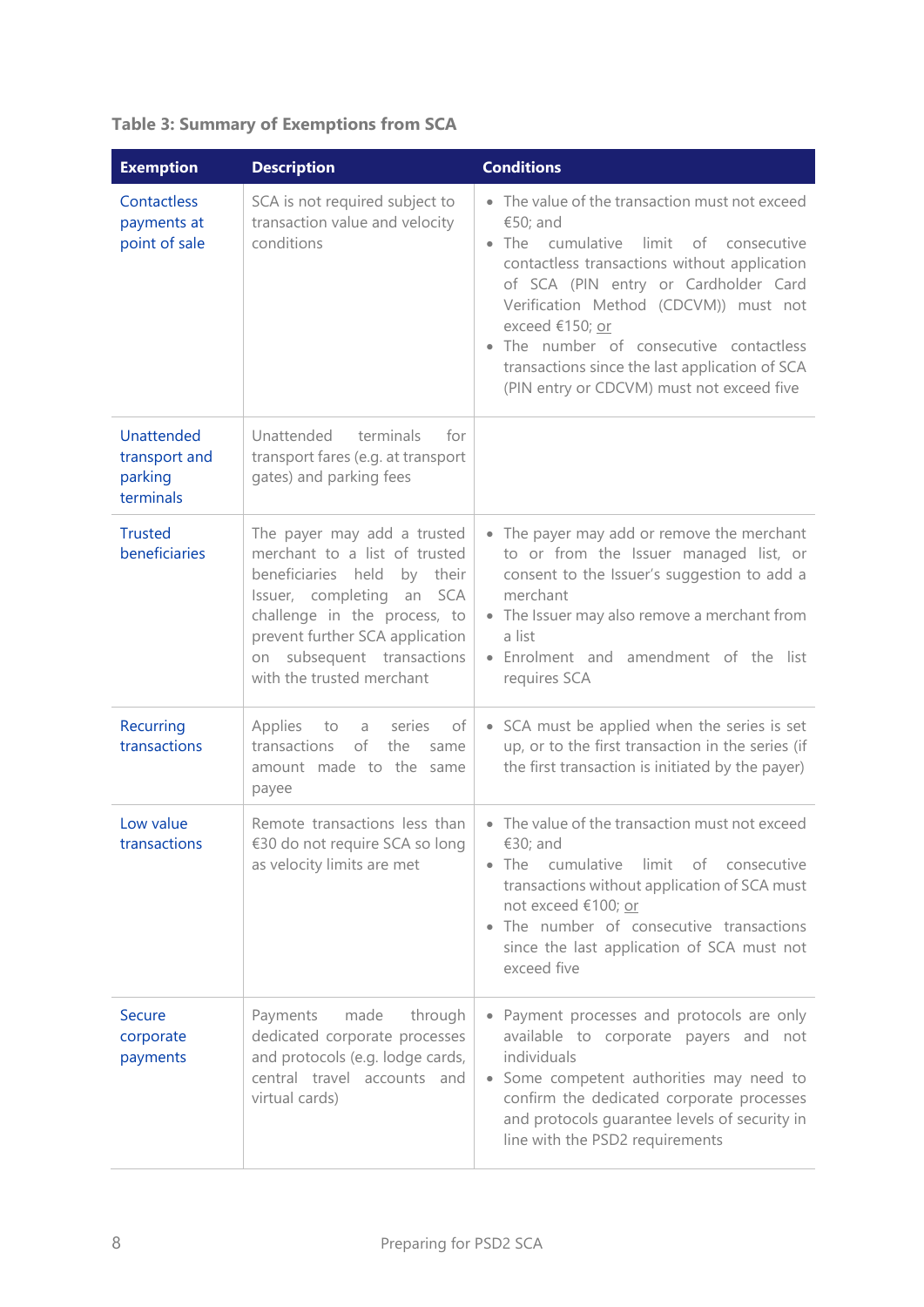| <b>Transaction Risk</b><br>Analysis (TRA) | SCA is not mandated where a<br>PSP, having in place effective<br>risk analysis tools, assesses that<br>the fraud risk associated with a<br>remote payment transaction is<br>low (when the requirements are<br>met). The Issuer has the<br>ultimate say on whether SCA<br>needs to apply | • The value of the transaction is below $\epsilon$ 500<br>• The risk analysis undertaken meets specific<br>requirements<br>• The Issuer or Acquirer applying the TRA<br>exemption has fraud rates below the<br>following defined limits: |                |
|-------------------------------------------|-----------------------------------------------------------------------------------------------------------------------------------------------------------------------------------------------------------------------------------------------------------------------------------------|------------------------------------------------------------------------------------------------------------------------------------------------------------------------------------------------------------------------------------------|----------------|
|                                           |                                                                                                                                                                                                                                                                                         | Transaction value band                                                                                                                                                                                                                   | PSP fraud rate |
|                                           |                                                                                                                                                                                                                                                                                         | < 100                                                                                                                                                                                                                                    | 13 bps/0.13%   |
|                                           |                                                                                                                                                                                                                                                                                         | €100-€250                                                                                                                                                                                                                                | 6 bps/0.06%    |
|                                           |                                                                                                                                                                                                                                                                                         | €250-€500                                                                                                                                                                                                                                | 1 bps/0.01%    |

## $\bigoplus$ 2.3.3 Transactions out of scope of SCA

The payment card transactions listed in Table 4 are considered to be out of scope of the SCA mandate.

#### **Table 4: Summary of Transactions that are Out of Scope of SCA**

| <b>Transaction Type</b>                               | <b>Description</b>                                                                                                                                                                                                                                                                                                                                                                                                                                                                                                                                                       |
|-------------------------------------------------------|--------------------------------------------------------------------------------------------------------------------------------------------------------------------------------------------------------------------------------------------------------------------------------------------------------------------------------------------------------------------------------------------------------------------------------------------------------------------------------------------------------------------------------------------------------------------------|
| or Merchant<br>Payee<br><b>Initiated Transactions</b> | A transaction, or series of transactions, of a fixed or variable amount and fixed<br>or variable interval governed by an agreement between the cardholder and<br>merchant that, once agreed, allows the merchant to initiate subsequent<br>payments without any direct involvement of the cardholder. Where the initial<br>mandate is set up through a remote electronic channel, SCA is recommended<br>if there is a risk of fraud but should not be necessary for subsequent payments<br>initiated by the merchant. Applies to all payment instruments including cards |
| <b>MOTO</b>                                           | Mail Order/Telephone Order transactions are out of scope                                                                                                                                                                                                                                                                                                                                                                                                                                                                                                                 |
| One leg out                                           | A transaction where either the Issuer or Acquirer is located outside the EEA                                                                                                                                                                                                                                                                                                                                                                                                                                                                                             |
| Anonymous<br>transactions                             | Transactions through anonymous payment instruments are not subject to the<br>SCA mandate                                                                                                                                                                                                                                                                                                                                                                                                                                                                                 |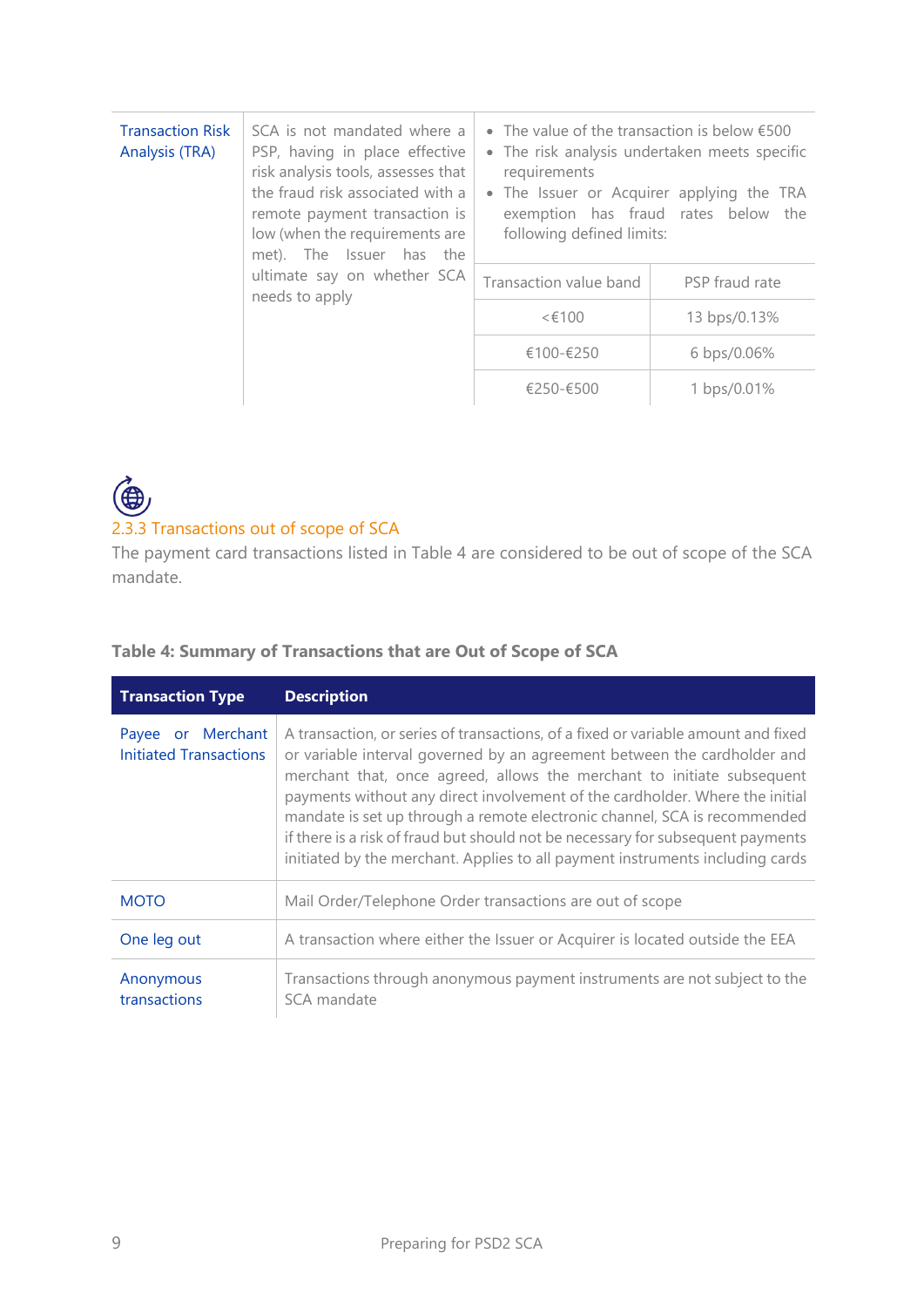#### <span id="page-9-0"></span>3 Visa's Vision for Strong Customer Authentication

## $\bigoplus$ 3.1 Visa's principles for SCA

<span id="page-9-1"></span>Based on the core tenets the European Commission has detailed for PSD2 SCA, Visa has set out the following guiding principles for PSD2 SCA products, programs and compliance:

#### • Innovate to give consumers choice and control to make informed decisions

Consumer-centricity has always been core to Visa's mission. The goal of PSD2 is to strengthen the security of consumer decision-making in payments and beyond. Visa will help facilitate trust and innovation between parties, and the ecosystem, so that consumers are empowered to confidently make decisions about their payments that are both secure and seamless. For example, Visa's new Trusted Listing solution for the application of the trusted beneficiaries exemption will give consumers a clear and simple way to select those trusted merchants that they are confident to pay without completing SCA; and Visa Biometrics will enable consumers to choose their preferred biometric (fingerprint, facial voice). These increased levels of security and control will directly benefit consumers by increasing their trust and confidence when purchasing online; by minimising disruption to the user experience where SCA is required (or by not needing to apply SCA); and by reducing the inconvenience and worry experienced as a result of payment fraud.

#### • Build trust and security into every payment experience

It is crucial that we collaborate as an industry to reduce fraud by removing sensitive data in the payments ecosystem, encouraging dynamic forms of authentication, and deploying multiple layers of security with Machine Learning and Artificial Intelligence as foundational components to identify suspicious patterns.

#### • Expand access to data, while keeping it protected

Visa is committed to facilitating proof of authentication between parties to enable the ecosystem to monitor performance, identify where improvement is needed, and grant visibility for auditors.

#### • Foster competition and innovation through open standards

Harmonization promotes collaboration and participation that endeavours to address the needs of the ecosystem. Alignment from the industry drives down costs and barriers to entry, which in turn, enables a consistent experience across PSPs that benefits cardholders.

Solutions that build consumer confidence in security with minimal checkout friction will drive transaction volumes to the benefit of merchants, Issuers and Acquirers. At the same time, these solutions should minimise integration and operational overheads for all stakeholders. Visa aims to deliver these benefits across its authentication solutions portfolio.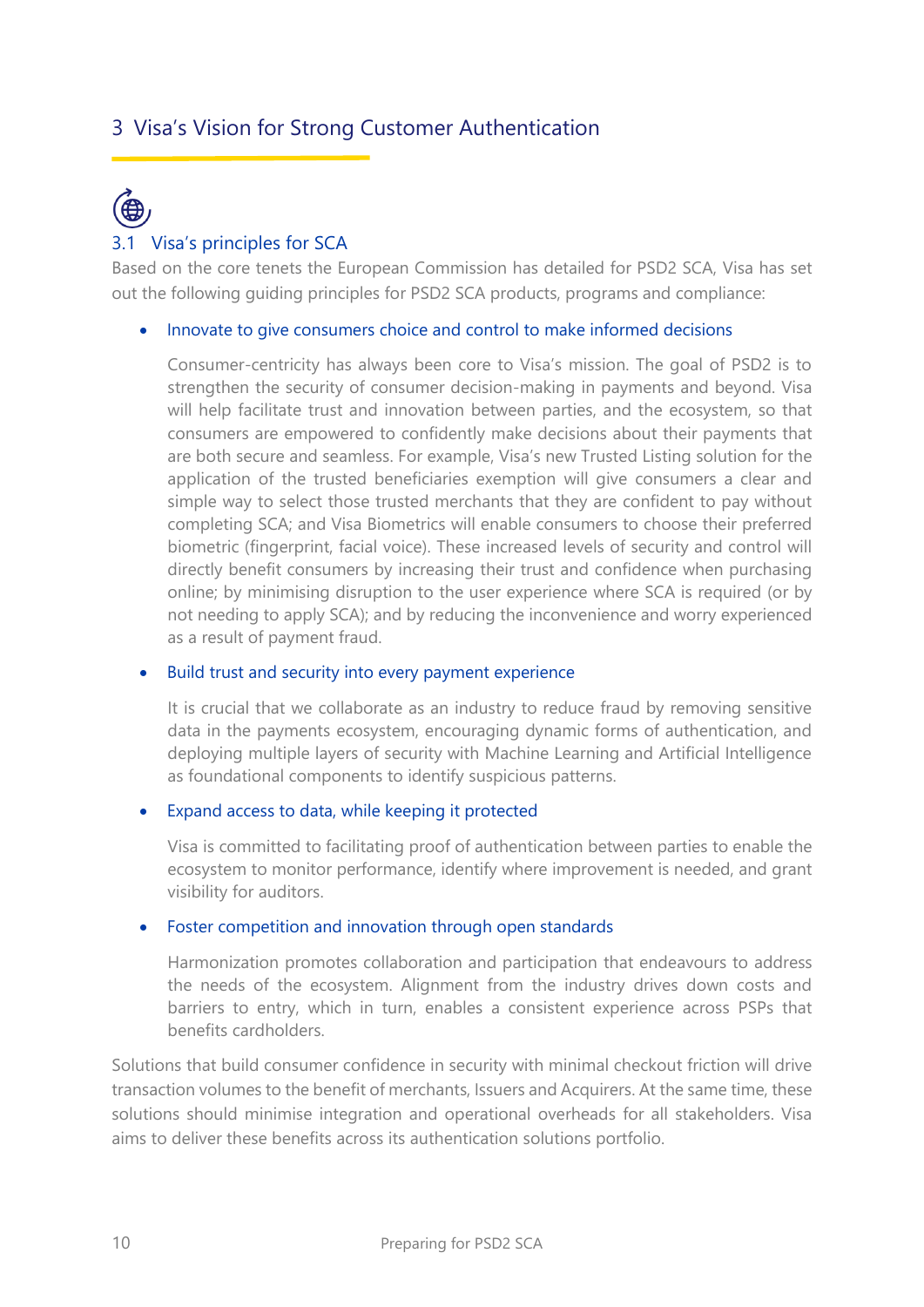

<span id="page-10-0"></span>The execution of these principles falls under four primary categories:

- 1. Leadership: We are committed to working with the ecosystem to provide clarity around the regulations, and to deliver the optimum balance between security and convenience for our clients and our consumers. Additionally, we will partner with the ecosystem to prepare consumers for SCA to ensure a smooth transition when the regulation comes into force.
- 2. Products: Visa is building and evolving products and authorization messages to support clients in complying with the regulation without adding unnecessary friction to the payment experience.
- 3. Programs: Visa is designing programs and adjusting Visa Rules as needed to support the ecosystem to deliver a seamless SCA experience for consumers.
- 4. Compliance: Visa will support the ecosystem in providing proof and transparency between parties to monitor performance and support PSD2 compliance.

#### <span id="page-10-1"></span>4 Visa's Recommendation on Optimizing SCA



#### <span id="page-10-2"></span>4.1 When is SCA needed for your business?

This section builds on the above summary of the SCA regulation to provide more clarity on what this means in practice for our clients. To summarise, SCA will differ based on the electronic payment channel and method:

- Remote: SCA is applied to all remote payments unless an exemption is correctly applied or a transaction is considered to be out of scope of the SCA mandate (Refer to Section 2).
- Face-to-Face: SCA must be applied (unless an exemption is applied, or the transaction is out of scope) to a payment made in the face-to-face environment. This will usually be done through either of the following methods:
	- Chip and PIN: Considered to already be two-factor authenticated.
	- Contactless: Contactless transactions are considered exempt from SCA, provided certain parameters are met (Refer to Table 3).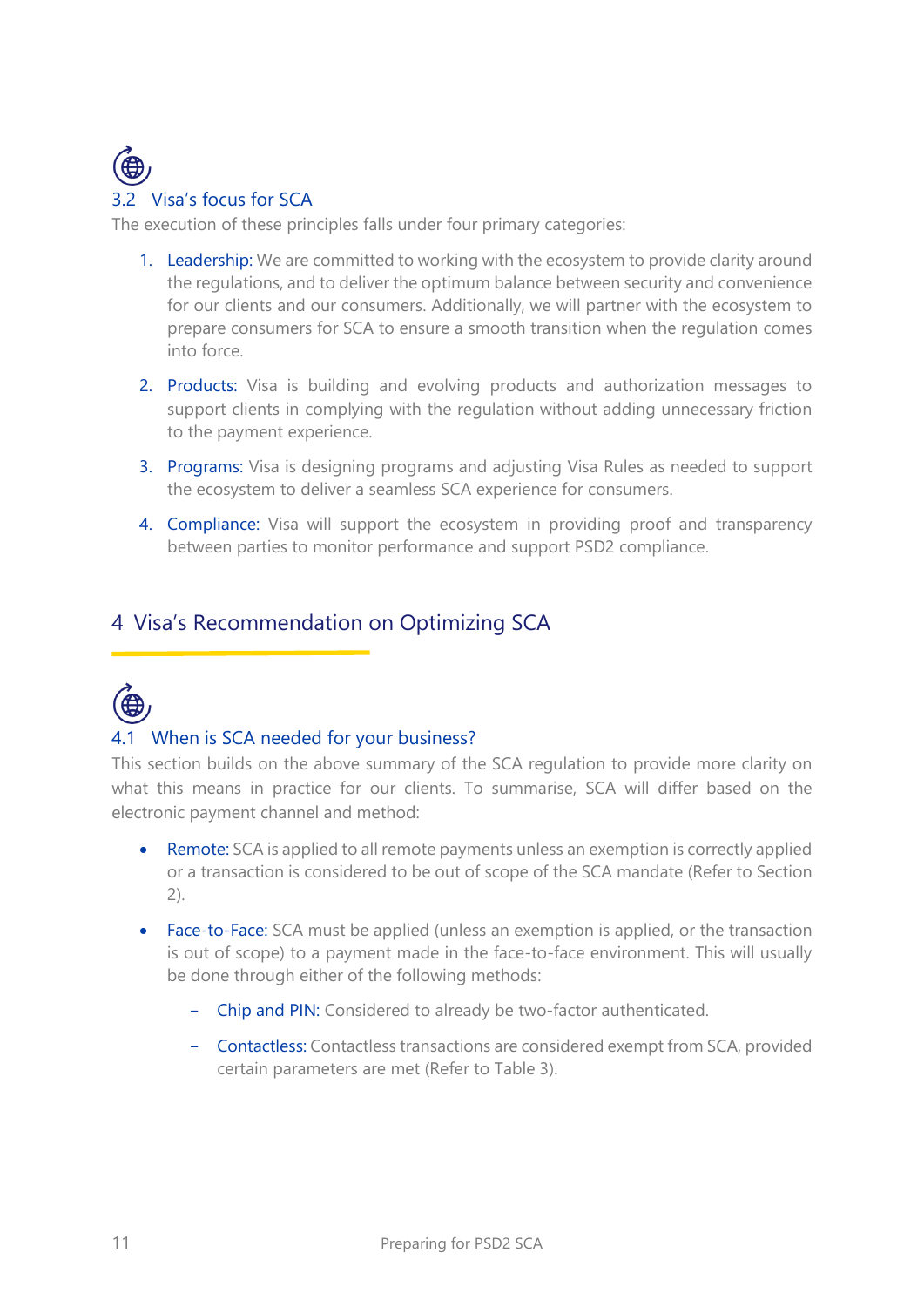

As discussed in Section 2, transactions such as MITs are considered to be out of scope for SCA. This section reviews Visa's position on the common use cases that fall under in-scope and out-of-scope transactions to clarify where SCA is needed in practice.

Electronic transactions can be classified in two categories:

- 1. Cardholder Initiated Transactions (CIT): cardholder is initiating the transaction.
- 2. Merchant Initiated Transactions (MIT): a transaction, or a series of transactions, of a fixed or variable amount and fixed or variable interval governed by an agreement between the cardholder and merchant that, once set up, allows the merchant to initiate subsequent payments from the card without any direct involvement of the cardholder.

Table 5 below summarises common use cases for both CIT and MIT transactions, and Visa's recommendation for SCA.

| <b>Transaction Type</b>   | <b>Use Cases</b>                                                                                         | <b>Recommendation for SCA Requirement</b>                                                                                                                                                                                                                                        |  |
|---------------------------|----------------------------------------------------------------------------------------------------------|----------------------------------------------------------------------------------------------------------------------------------------------------------------------------------------------------------------------------------------------------------------------------------|--|
|                           | <i>(includes)</i><br>One-time<br>purchase<br>Card on File)                                               | Yes, but exemptions allowed                                                                                                                                                                                                                                                      |  |
| Cardholder<br>Initiated   | Adjustment to existing order (e.g.<br>change of available items or<br>change of shipping costs)          | Depending on the circumstances, SCA may<br>not be required assuming this is addressed<br>through T&Cs and other cardholder<br>communications. If the update is a pricing<br>change, SCA is recommended if the<br>amount differs by more than a cardholder<br>reasonably expects* |  |
|                           | Establish<br>agreement<br>for<br>ongoing/future payments<br>(e.g.<br>subscription, no show)              | Depending on the circumstances, SCA is<br>recommended when the initial mandate is<br>set up if there is a risk of fraud                                                                                                                                                          |  |
| <b>Merchant Initiated</b> | Merchant executes payment (e.g.<br>subscriptions, no show)                                               | Out of scope. SCA recommended on the<br>set up of an ongoing subscription service if<br>there is a risk of fraud                                                                                                                                                                 |  |
|                           | updates<br>Merchant<br>payment<br>terms (e.g. change payment date,<br>price change)                      | Not required assuming this is addressed<br>through T&Cs and other cardholder<br>communications                                                                                                                                                                                   |  |
|                           | Original purchase delayed or split<br>into subsequent events with or<br>without price changes (e.g. VAT) | Not required as long as subsequent events<br>can be linked to the initially authenticated<br>authorization                                                                                                                                                                       |  |

**Table 5: Summary of Common CIT and MIT Use Cases** 

\*What is within reasonable expectations will depend on the circumstances and the transparency to the cardholder. If not within the reasonable expectations of the cardholder, SCA would be required.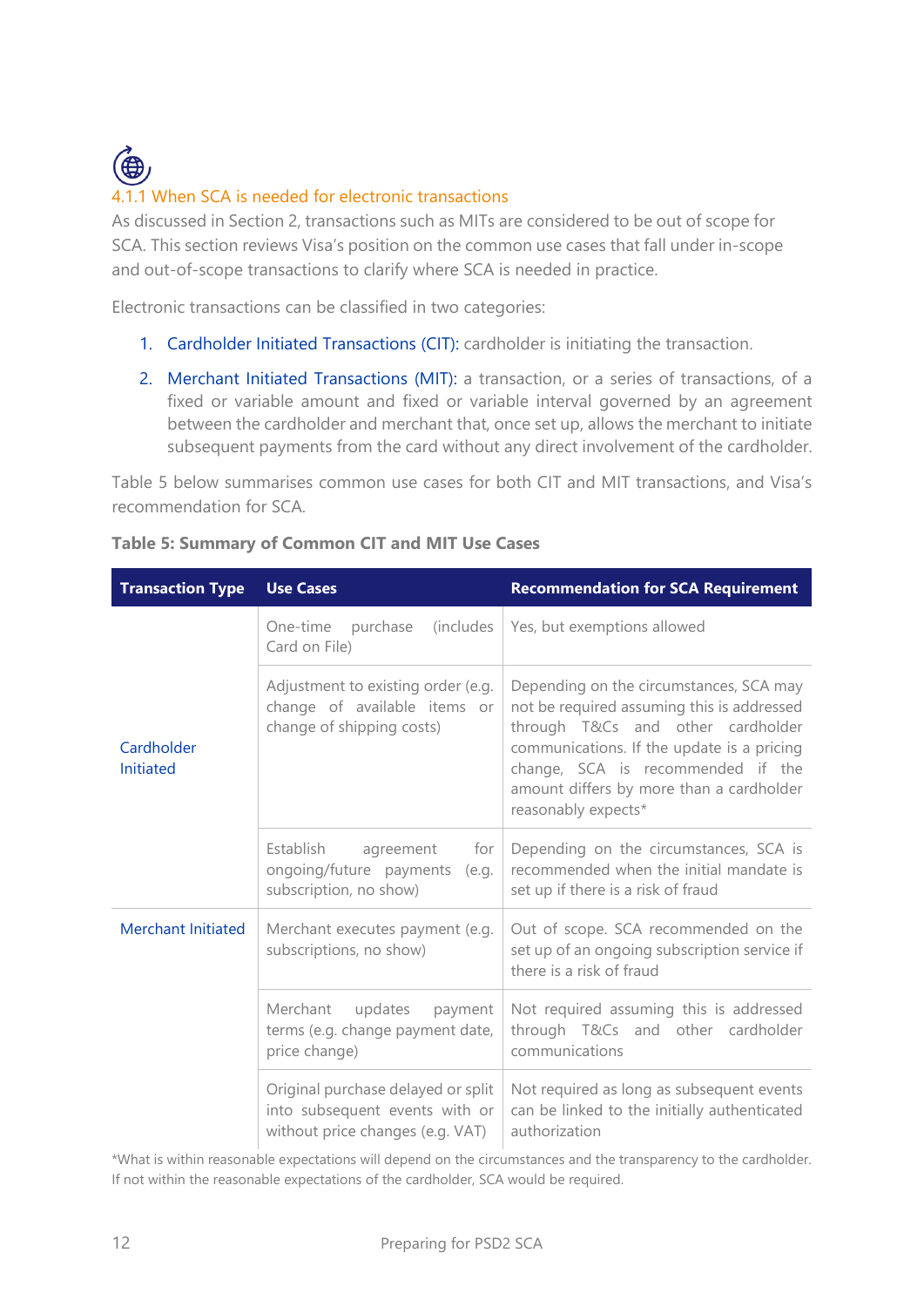Table 6 below summarises common use cases for non-payment actions, and Visa's recommendation for SCA.

| <b>Action</b>                 | <b>Use Cases</b>                                                                                                             | <b>Recommendation for SCA Requirement</b>                                                                       |
|-------------------------------|------------------------------------------------------------------------------------------------------------------------------|-----------------------------------------------------------------------------------------------------------------|
|                               | card-on-file<br>Adding a<br>or<br>provisioning of a token                                                                    | Could be required when the cardholder is<br>adding or provisioning a card                                       |
|                               | received<br>Merchant<br>updated<br>payment credentials from the<br>Issuer (e.g. Visa Account Updater,<br>Visa Token Service) | SCA not required, but under Visa Rules<br>must be addressed through T&Cs and<br>other cardholder communications |
| Loading of<br>Credentials     | Cardholder provides a new expiry<br>date without any change to the<br>card number                                            | Not required                                                                                                    |
|                               | Cardholder<br>has a payment<br>agreement with a merchant and<br>adds a new card number to the<br>payment instructions        | SCA is recommended                                                                                              |
| <b>Card Validity</b><br>Check | Check validity of PAN and expiry<br>date                                                                                     | Not required when used only to check<br>validity                                                                |
| <b>Trusted Beneficiary</b>    | A merchant will send in an<br>enrolment request to the Issuer<br>to be added to a cardholder's<br>trusted beneficiaries list | SCA required on the enrolment                                                                                   |

|  | Table 6: Summary of Common Non-Payment Use Cases |
|--|--------------------------------------------------|
|  |                                                  |

### JIIIII

#### 4.1.2 When SCA is needed for contactless transactions

As discussed in Section 2, contactless transactions are exempt from the requirement to apply SCA, provided that the following conditions are met:

- The amount of the contactless transaction does not exceed EUR 50; and
- The cumulative amount of previous contactless transactions since the last application of SCA does not exceed EUR 150; or
- The number of consecutive contactless transactions initiated by the payer since the last application of SCA does not exceed five.

The following three approaches may be used to manage the application of SCA when it is required: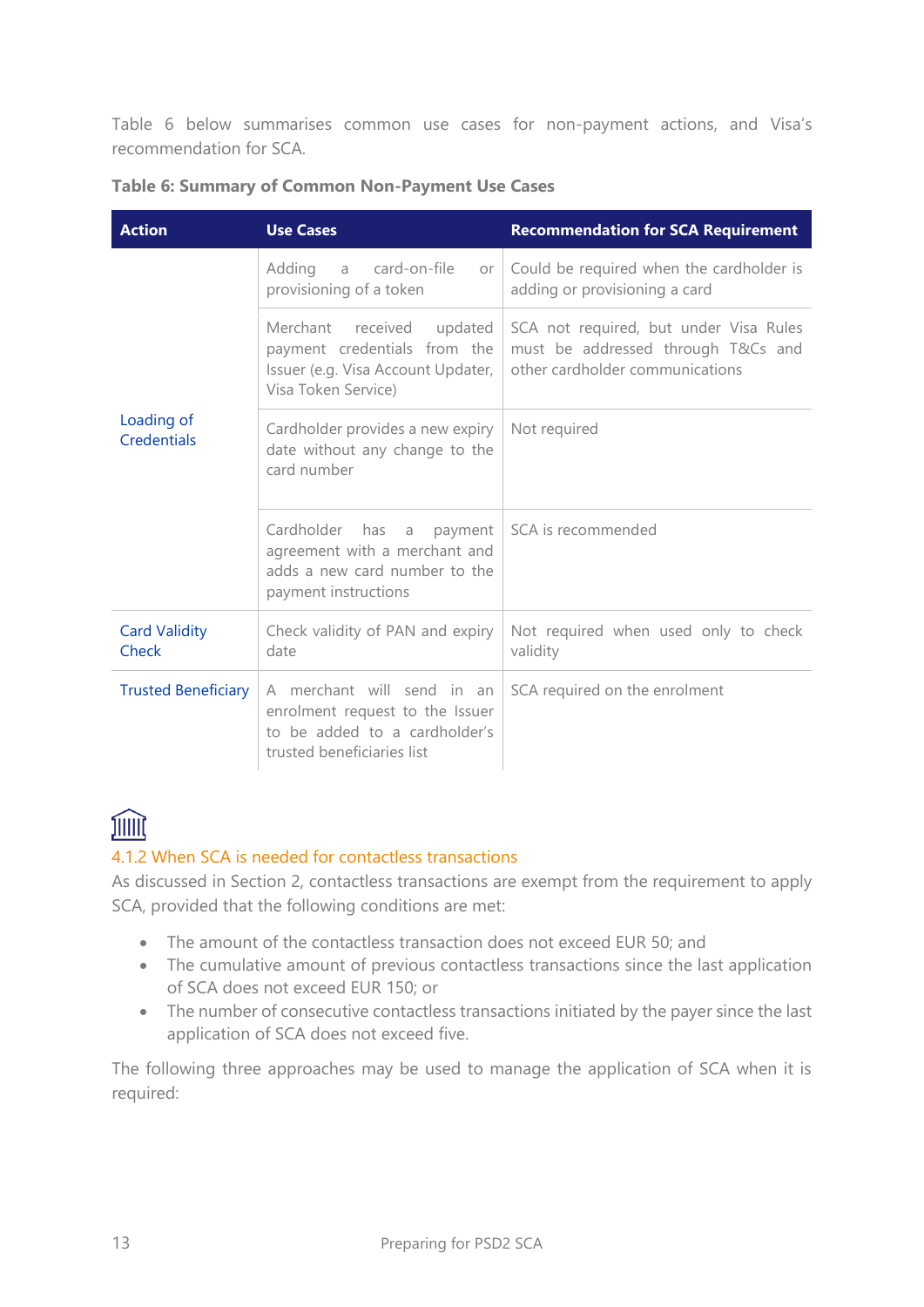1. Provide proof of SCA on each transaction removing need to track amount and count on card: Contactless transactions can be initiated via either a device or card. If the combination of factors described in a. and b. below are used, Visa's view is that contactless transactions requiring SCA should be compliant with the regulatory requirements.

The regulation outlines that 'Inherence' can be satisfied through the use of a biometric to identify the cardholder. The EBA has said that this can include behavioural biometrics which comply with the relevant requirements. Therefore:

- a. When using a device (e.g. paying via a mobile phone or wearable device), Visa's view is that two-factors of authentication can be captured through Possession using the token cryptogram (requires prior device linking), and either Inherence using a biometric or Knowledge using a passcode, or online PIN (for markets that offer this functionality).
- b. When using a contactless card, two-factors of authentication can be captured through the card cryptogram coupled with either a behavioural biometric, or online PIN (for markets that offer this functionality). Visa is currently working to establish that real-time predictive models such as Visa Advanced Authorization (VAA) can qualify as a form of behavioural biometrics. VAA is able to identify cardholder behaviour compared to segment, geographic, and transactional normalities to identify unauthorised card use. This is subject to further regulatory guidance.
- 2. Card-Based Accumulators: Issuers may utilise the new SCA functionalities introduced in *Visa Contactless Payment Specification (VCPS) version 2.2.1* or higher, published in April 2018, to help manage compliance at card-level.
- 3. Host Accumulators: Issuers in markets operating zero floor limits for contactless may prefer to take a host-based approach with counters introduced in their authorization systems. When a cumulative limit is reached, the Issuer may return an Authorization Response Code indicating additional customer authentication required, which will trigger capture of SCA on terminals compliant with the *Terminal Requirements & Implementation Guidelines (TIG) version 1.4*, published in September 2018.

Issuers may wish to consider a 2-phase approach as follows:

- 1. Using Visa Advanced Authorization (VAA) real time risk scoring to risk assess transactions.
- 2. Consider adopting the card-based accumulator approach and introducing the capability progressively through the natural card replacement cycle.

Issuers should consider their policies and approach for application of SCA when contactless count or value limits are reached.

For clarity, "in app" payments using a mobile payment

service are not considered as card present transactions (but are a remote electronic payment transaction), even if, for example, the payer and mobile device are physically on a payee's premises when the payment is made.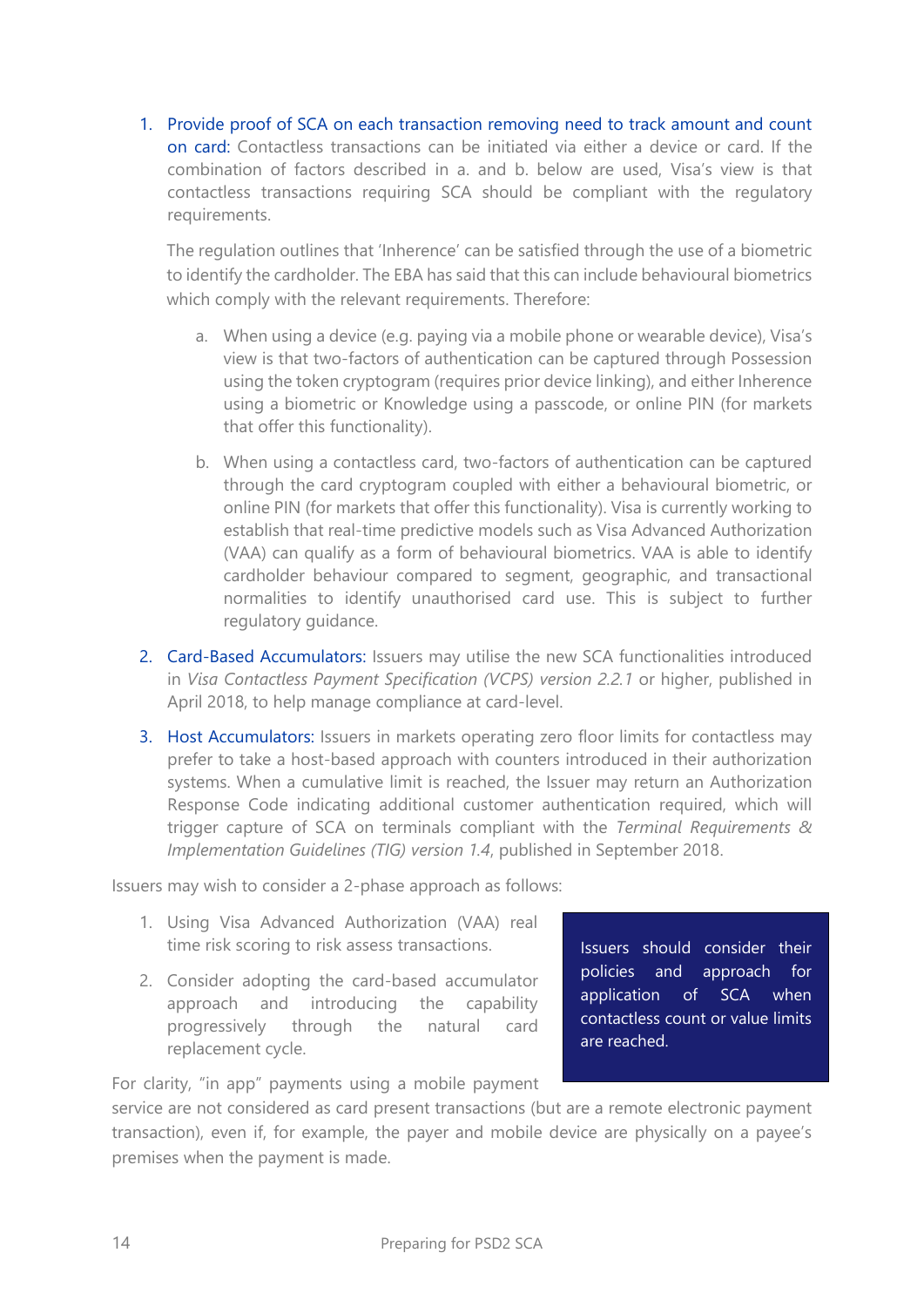

#### 4.1.3 Changes to the Authorization Messages to Identify Transaction Classifications

We are enhancing our authorization message data to enable our clients to properly identify transactions to provide proof of SCA compliance between parties.

• MIT Framework: This framework, introduced in 2016, is a global standard to identify MITs, which are out of scope of the regulation. This includes requiring the initial authenticated CIT to be linked to subsequent MITs for increased visibility during disputes. If the MIT framework is not used, the Issuer will not be able to correctly identify the transaction and may incorrectly decline and request SCA even though the cardholder is not available. To avoid this experience, the MIT Framework needs to be implemented by the ecosystem.

Merchants with payment models that rely on Merchant Initiated Transactions and all Acquirers should plan to support the MIT framework to avoid transaction declines. Issuers must also ensure they can recognise these transactions and treat them out of scope. For more information on the MIT framework please contact Visa.

- Additional Customer Authentication Required response code: Issuers may use a new Response Code to indicate to the Acquirer that a transaction cannot be approved until SCA is performed.
- Exemption Requests: Visa Issuers and Acquirers will have access to new technology to communicate exemption requests. Exemptions which an Acquirer has a right to apply may be communicated to the Issuer by means of a flag at either authorization or at authentication using 3DS 2.0.

Issuers and Acquirers should start to develop policies and systems for application of exemptions. If you require more guidance please contact your Visa Account Executive.

- Authorization request: New indicators in the authorization request will be used by Issuers to identify Acquirer-requested exemption requests. If an Acquirer would like to request an exemption but does not flag this in the authorization request, they are likely to receive an 'additional customer authentication required' response from the Issuer, as the Issuer will not know that the exemption is being requested and thus will not have an audit trail in the data.
- 3DS 2.0: An Acquirer may request an exemption via an exemption flag in the 3DS 2.0 protocol. The Acquirer would also have to submit the exemption request with the cryptogram in the authorization request, to be able to link it to the authentication flow. The Issuer may be more likely to approve the transaction, as they will have additional authentication data to identify the cardholder when making their authorization decisions. Additionally, if the Issuer does not accept the exemption request, they can continue immediately with SCA without the risk of additional latency caused by requesting a resubmission via 3DS.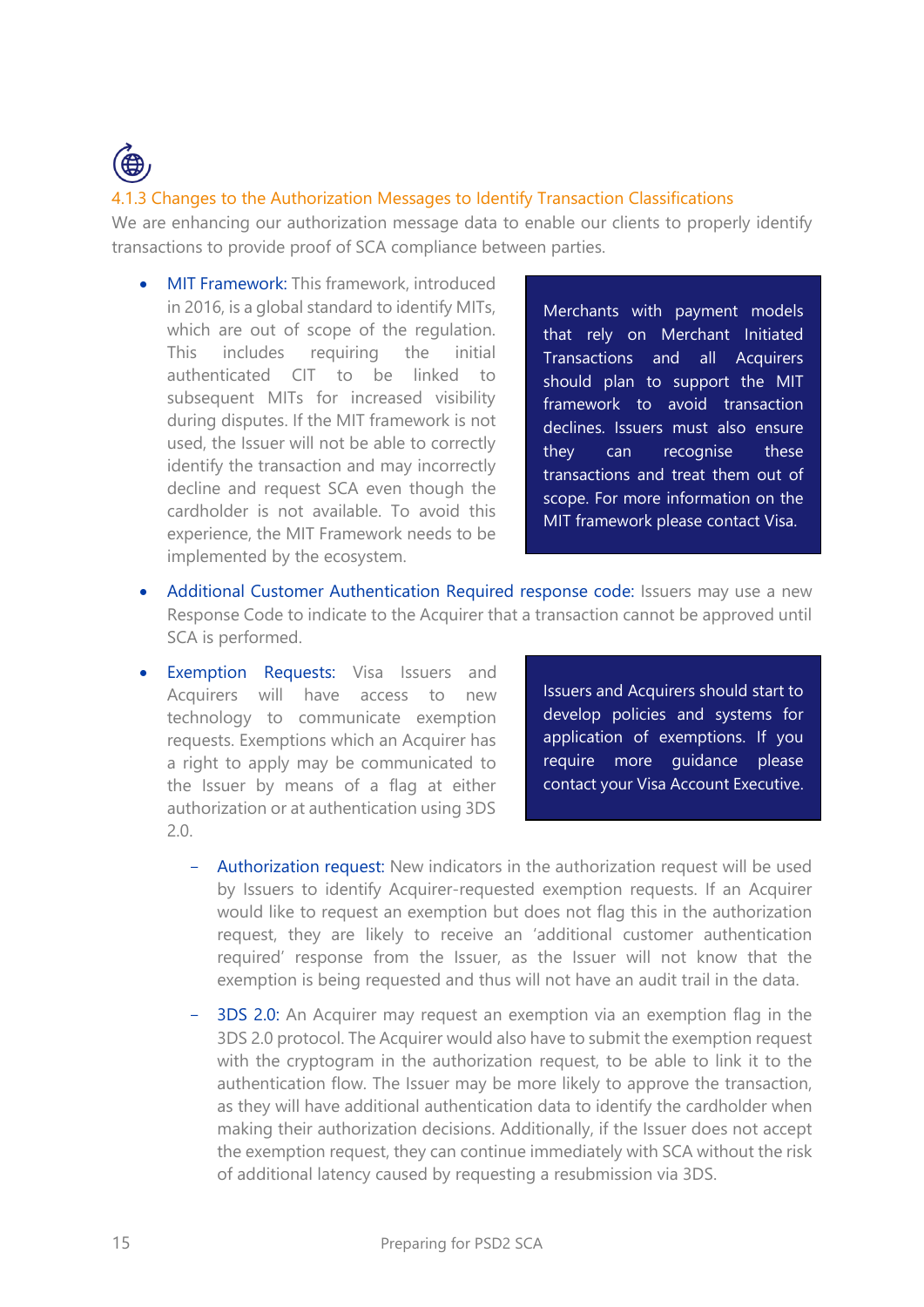

#### 4.1.4 Products and Programs to Optimize SCA

Visa is continuing to build and evolve a suite of products and programs that will enable secure and seamless electronic experiences for consumers while enhancing security.

Visa's core products will be the foundation of new innovative solutions to support SCA compliance. These products include:

- 3-D Secure (3DS): This is an industry protocol that provides the default mechanism for performing strong authentication.
- Predictive Analytics: Visa's real-time predictive modelling technology leverages Visa's global view of payment and fraud data. Our suite of predictive models can be deployed as foundational layers of security to quickly identify when authentication is needed, and to reduce fraud in the ecosystem.
- Tokenization: The Visa Token Service (VTS) enhances security for card payments by: 1) limiting them to a particular device, merchant, transaction type or channel and 2) strongly linking the cardholder and their consumer device and/or merchant account. This provides a strong foundation for PSD2 compliant authentication solutions across multiple use payment cases and platforms.

The following sections give an overview of products and programs that Visa is building and evolving to support the ecosystem's PSD2 SCA readiness.



Visa's new 3D Secure 2.0 (3DS 2.0) authentication protocol will provide the platform for a new suite of identity and risk solutions all designed to offer a high level of security, support compliance with the SCA requirements and deliver a superior customer purchasing experience.

3DS 2.0 is a fundamental upgrade of the global standard for card authentication. The benefits it brings include:

- Use of Risk Based Authentication utilising a significantly increased number of transaction and customer data elements to securely authenticate the majority of transactions without the need for the customer to go through SCA. This is known as frictionless authentication.
- Full compatibility with mobile and native app environments allowing mobile in-app, as well as mobile and computer browser transactions to be authenticated through a seamless user experience, even when SCA is required.
- Integration with the merchant checkout user experience, including merchant branding options, to further support a seamless customer journey.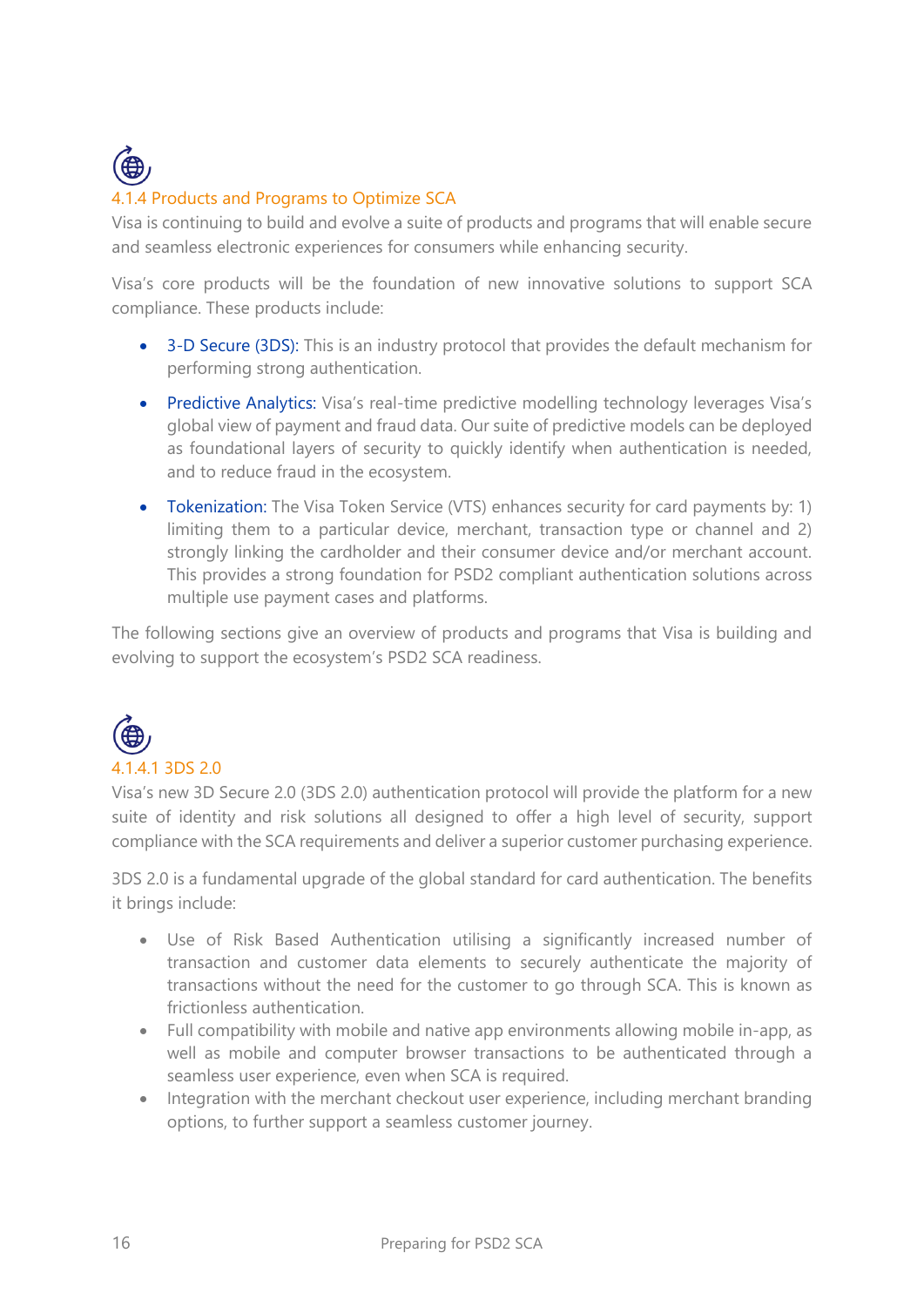

#### 4.1.4.2 Risk Based Authentication

Risk Based Authentication has already delivered significant benefits in the markets where it has been deployed. Today, in a UK pre-PSD2 environment, 95%<sup>1</sup> of transactions that undergo a risk-based assessment do not require customer authentication. Since the introduction of a risk-based approach there has been a 70% reduction in abandonment rates. At the same time, fraud rates have fallen, indicating that that risk-based assessments are an effective tool to detect and prevent fraud. The use of a significantly greater number of risk scoring data points under 3DS 2.0 will increase the effectiveness of RBA even further. Visa analysis shows that the addition of just one of those data points – device ID information – improves fraud detection rates by 200%+. In cases where it is necessary to apply SCA, applying behavioural biometrics and/or undertaking RBA alongside the application of two independent SCA factors further strengthens the effectiveness of authentication. This is what Visa refers to as a "layered approach".

Visa is taking steps to ensure consistent and optimum application of the new framework and to encourage Issuers to balance risk management with the minimisation of friction. Minimum standards for authentication abandonment, risk analysis technology, the application of biometrics and minimum data requirements will all contribute to a smoother authentication experience and lower fraud rates. Details will be published in Visa's 3-D Secure 2.0 Programme Implementation Guides.

### **TIIIIT**

#### 4.1.4.3 Visa Consumer Authentication Service (VCAS)

Visa Consumer Authentication Service (VCAS) is a data-driven hosted solution designed to support an Issuer's authentication strategies delivered through 3-D Secure.

At the core of the product are Transaction Risk Analysis (TRA) authentication capabilities, which work behind the scenes to evaluate each transaction based on data exchanged between the merchant, the Issuer and Visa. This can help to considerably reduce friction during checkout, while providing enhanced levels of security. To deliver this, VCAS assesses the risk of a transaction in real-time using predictive risk analysis based on enhanced inputs, including device and transaction information and behaviours. This network-wide level of intelligence gives Issuers the ability to decide if and when to apply SCA when additional authentication is needed. When SCA is required, VCAS supports multiple methods including biometrics, onetime passcodes and push notifications to the Issuer's Mobile Banking App.

<sup>&</sup>lt;sup>1</sup> Source Visa Risk based authentication case study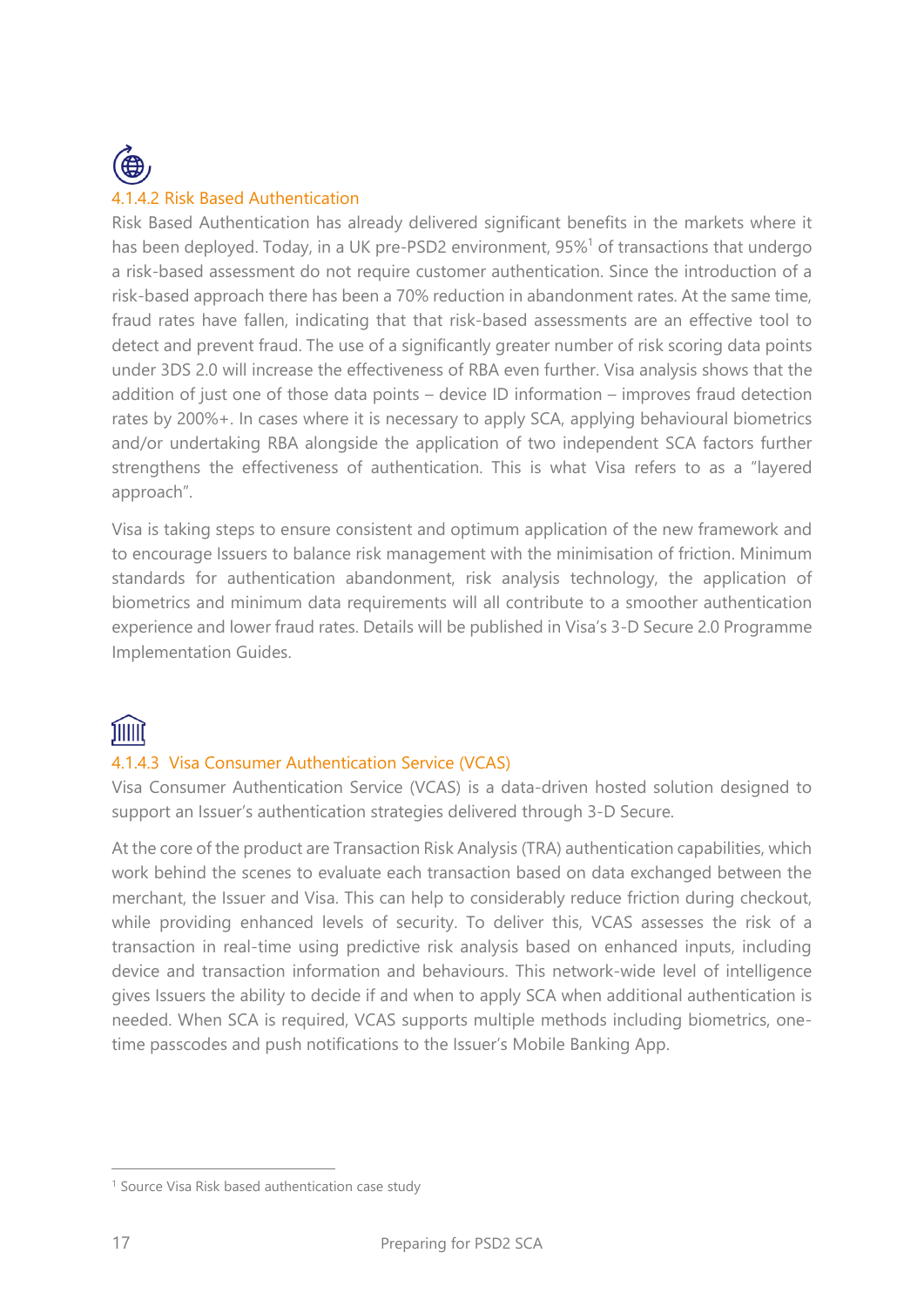The VCAS Portal gives Issuers unprecedented flexibility to refine risk strategies through custom rules based on multiple parameters and to anticipate or respond to new fraud trends as they emerge.

The VCAS solution has been built in partnership with CardinalCommerce, an industry leader in digital payment authentication that is fully owned by Visa. VCAS will fully support 3DS 1.0 and 3DS 2.0 along with the other authentication products in the Visa portfolio. Issuers seeking support in migrating to 3DS 2.0 may wish to consider VCAS as an option to enable the transition.

## JIIIII

#### 4.1.4.4 Visa Biometrics

Visa is developing biometric capabilities to provide a consumer-friendly alternative to onetime-passwords at checkout, if additional SCA is required. The Visa Biometric SDK and APIs will enable push notification to the Issuer's app. Consumers can securely approve the transaction details using their fingerprint, face or even voice. The service is expected to be available mid-2019.



#### 4.1.4.5 Visa Trusted Listing

Visa 
is building a capability for consumers to speed checkout at preferred digital merchants, by adding merchants to their Issuer's "trusted" list. During checkout, consumers will be asked if they'd like to add a merchant to their trusted list. Once SCA has been completed, the merchant will be added to the consumer's list of trusted merchants on their Issuer's web or mobile banking application. Subsequent visits to trusted merchants should not require the additional authentication of SCA.

The Visa Trusted Listing solution aims to deliver enhanced security, improve fraud performance and minimise the possibility of transaction declines. It also provides a complete hosted solution for Issuers minimising the development and operational overhead associated with offering a trusted beneficiaries solution.

The service is expected to be available mid-2019.

If a merchant and its Acquirer participate in Trusted Listing and choose to send the trusted beneficiaries exemption flag, under Visa's Rules, the Issuer will retain chargeback rights, just as they do today, since SCA is not performed on the transaction. If a merchant or Acquirer would like liability protection, they can choose to submit a 3DS authentication request to the Issuer who can then decide to perform SCA or apply an exemption.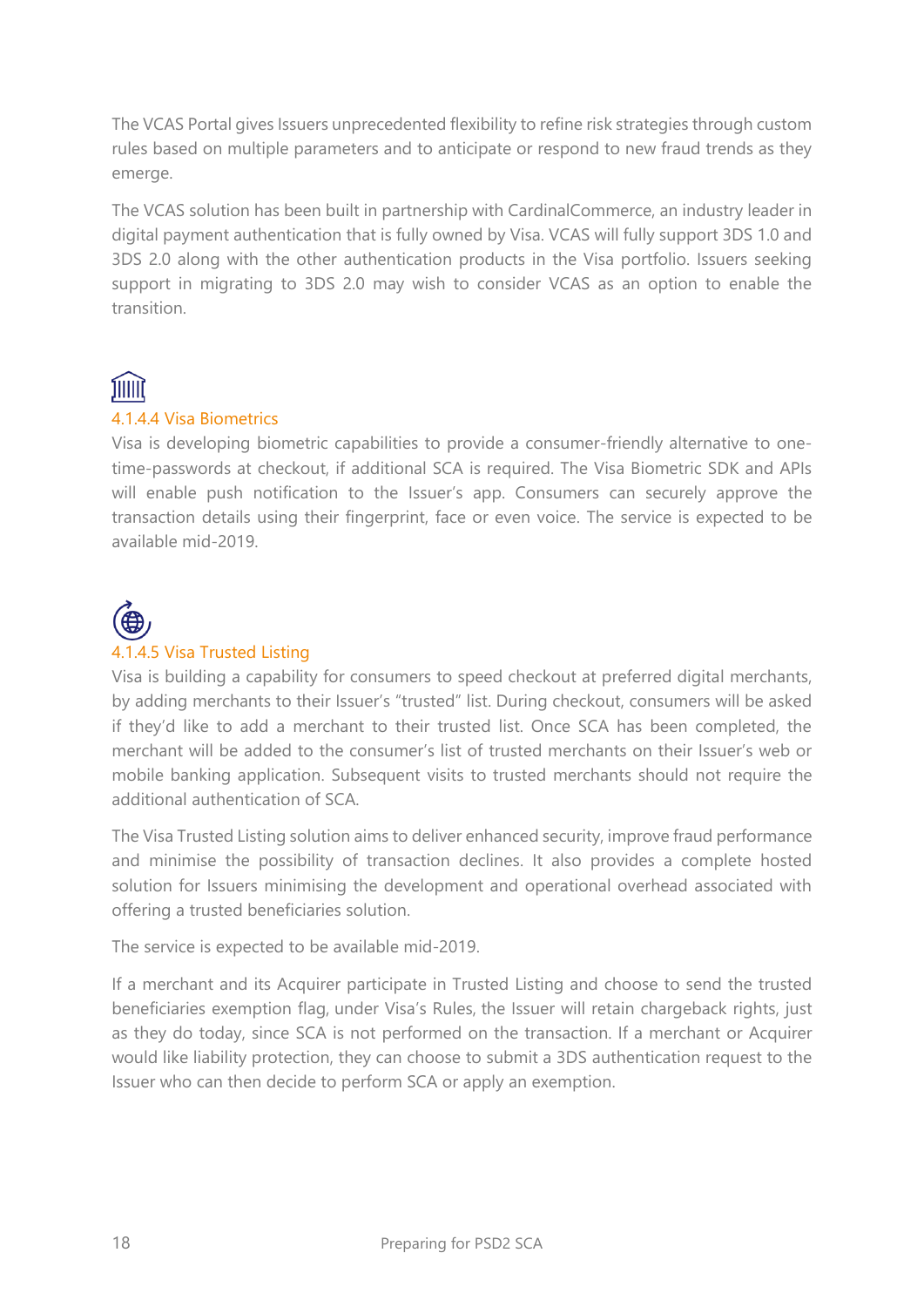

#### 4.1.4.6 Visa Transaction Advisor

Visa is creating a tool to help merchants, gateways and Acquirers identify low risk transactions and, in the case of remote transactions, apply for SCA exemptions. Visa Transaction Advisor will conduct a pre-authorization status check and return values for SCA exemption qualification, transaction risk analysis, exemption recommendation and a reason code. The service is expected to be available mid-2019 and will be available through either 3DS or an API.

As a general principle in the Visa Rules, the entity that applies the exemption takes the liability for any resulting fraud. If the Acquirer decides to apply the TRA exemption but the Issuer overrides it and applies an SCA challenge, then under the Visa Rules, the Issuer assumes liability for any resulting fraud.



#### 4.1.4.7 Visa Delegated Authority

The PSD2 regulation allows an Issuer to 'delegate authority' for authentication to a third-party (e.g. wallet provider, merchant). Visa is establishing a Delegated Authority Program whereby clients and third-parties can choose to allow Visa to manage this delegation process.



#### 4.1.4.8 Visa Checkout and Visa Secure Remote Commerce

Visa Checkout (VCO) is an online multi-merchant service that simplifies and streamlines the checkout experience by removing the need for consumers to enter payment and shipping details each time they make a purchase. VCO enhances consumer confidence and trust by displaying card art, increases sales conversion, lowers fraud and works seamlessly with the merchant's existing payment infrastructure.

Visa Secure Remote Commerce (SRC) is an evolution of VCO that leverages Visa tokens for security and harmonises checkout solutions across card payment brands. This has the additional benefits of reducing payment button proliferation, providing greater consistency and confidence for consumers and easier implementations for merchants.

Visa SRC can be configured on a merchant level to achieve the optimum checkout flow. Pretransaction risk scoring, sanctions screening and contextual consumer authentication can all be used to address the fraud dynamics of the merchant's business to deliver a best in class customer experience. Visa SRC complements the Visa Delegated Authority Program, 3DS and Trusted Listing, enabling merchants to provide their customers with the best possible experience every time they shop.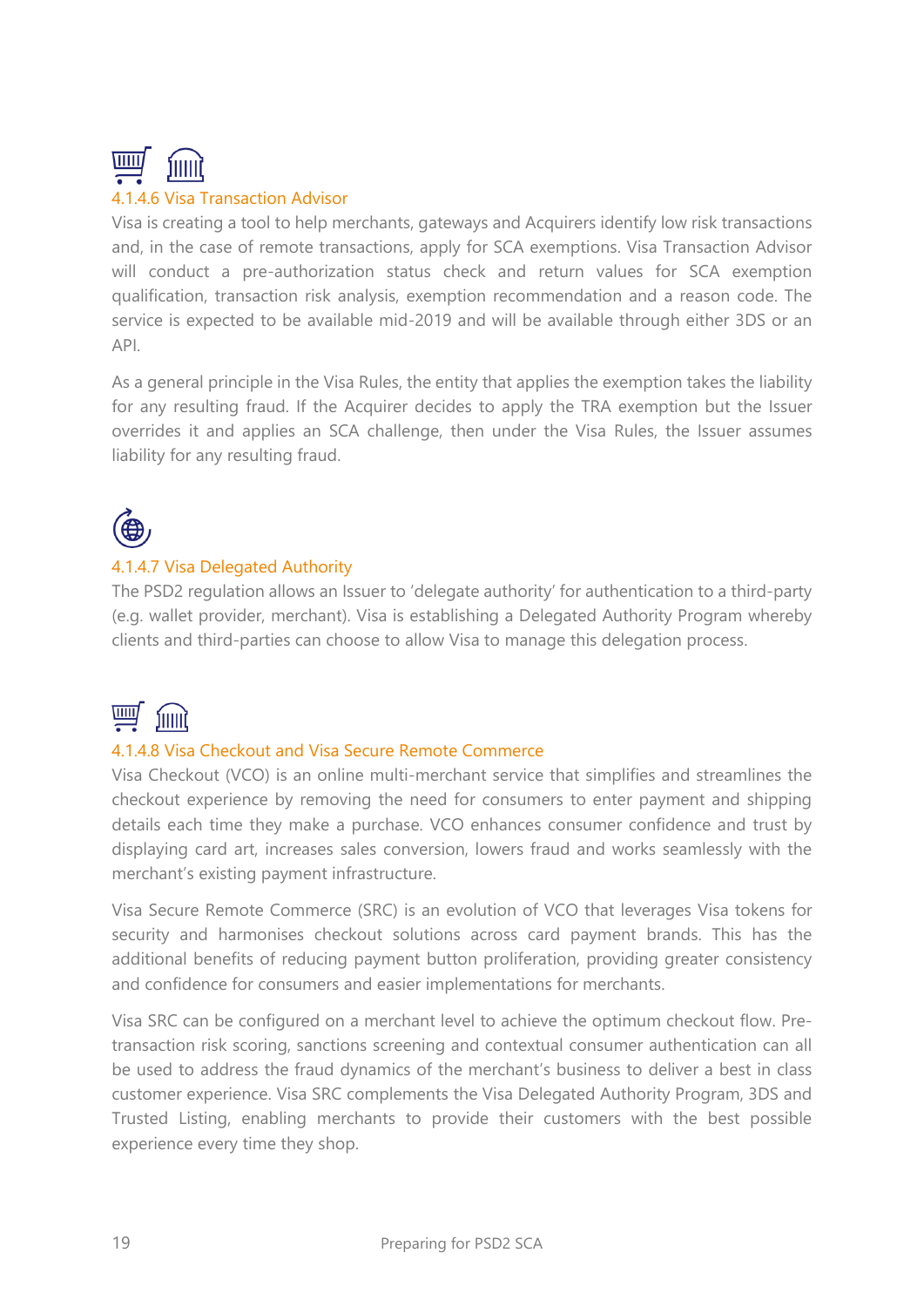#### <span id="page-19-0"></span>5 Other key SCA requirements

## <span id="page-19-1"></span>5.1 The Support and Application of 3D-Secure 1.0 and 2.0

All EEA issuers should plan to migrate to 3DS 2.0 by September 2019.

3-D Secure 2.0 (3DS 2.0) is the new global specification for card payment security developed by EMVCo. It is designed to deliver frictionless payment authentication across a range of devices, including mobile handsets. Unlike previous versions of 3DS, it allows for more seamless integration with merchants'

e-commerce customer experiences. 3DS 2.0 will be deployed across Europe from the end of 2018 and through 2019. The benefits of 3DS 2.0 are summarised in section 4.1.4.

To take advantage of the new services mentioned in Section 4, clients will need to upgrade to 3DS 2.0 by September 2019.

As a global protocol, Visa will continue to support 3DS 1.0, but in Europe 3DS 2.0 is expected to be the most used version. Visa recognises that PSPs may wish to upgrade over time, and Visa recommends that in the meantime, 3DS 1.0 is used with a layered risk-based authentication approach as they move towards 3DS 2.0. Under such an approach, issuers

Issuers should plan to adopt RBA as early as possible. Contact your ACS vendor or Visa Account Executive for more guidance.

EEA Acquirers and merchants should be planning to migrate to 3DS 2.0 between April and September 2019 to ensure they can fully benefit from SCA exemptions.

should look to implement RBA as early as possible before upgrading to 3DS 2.0. Issuers should consult their ACS vendor to support and plan for this. Visa is also able to offer an RBA solution that supports both 3DS1.0 and 2.0 (see section 4.1.4.2 for more details) and Issuers who are interested in taking advantage of this should ask their Visa Account Executive for more information.

It should be noted that from April 2019, a merchant that has upgraded to 3DS 2.0 will obtain liability protection for an attempted 3DS 2.0 transaction under the Visa Rules if the Issuer does not support 3DS 2.0.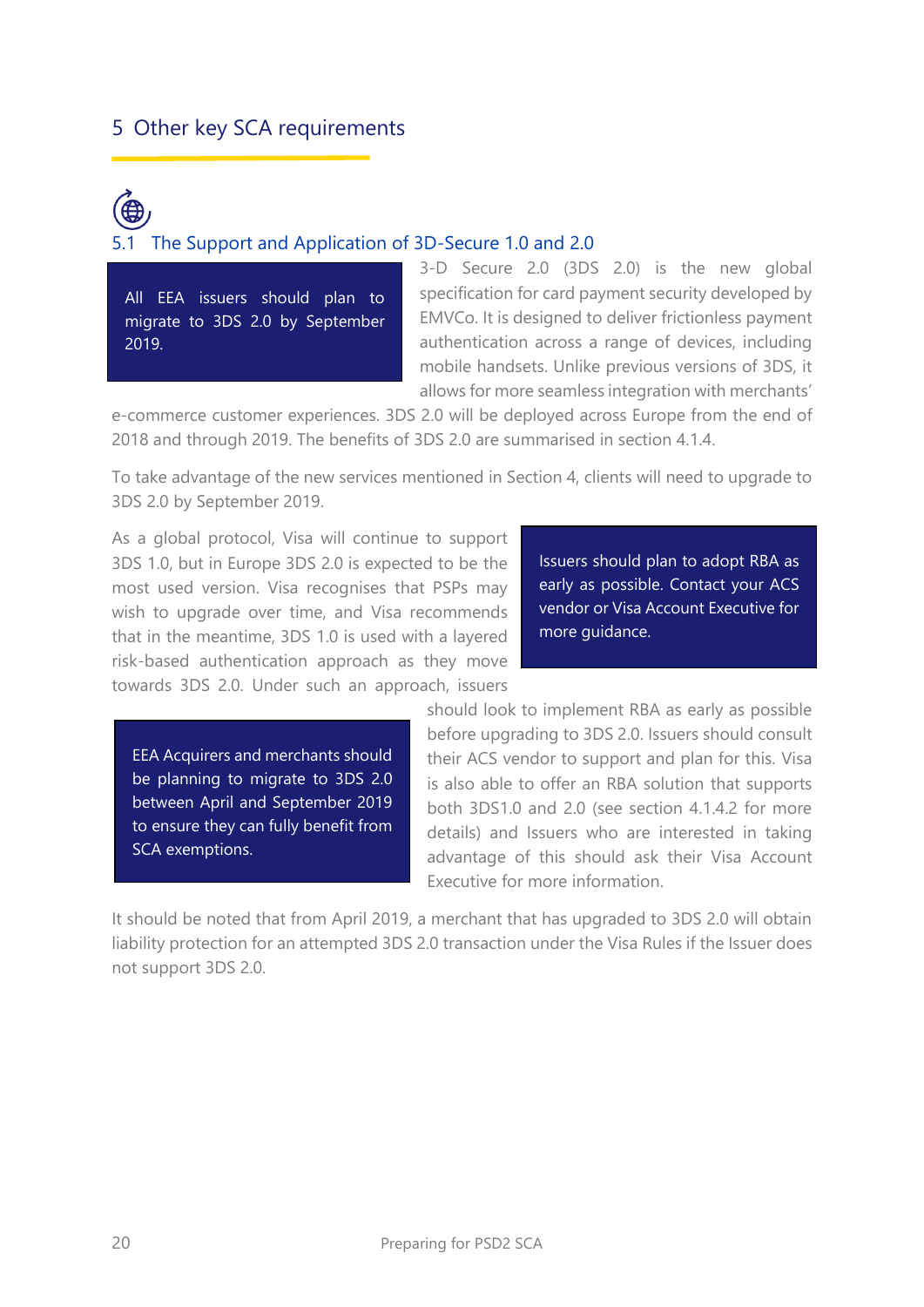

<span id="page-20-0"></span>For remote payment (i.e. online) transactions, where SCA is applied, the payer has to be presented with both the amount of the transaction and the identity of the payee when the payer authenticates the purchase. An authentication code must be generated to link these details to the transaction. The code itself does not need to be visible to the cardholder.

Visa's programmes such as 3DS, Tokenization, and EMV Chip, deliver an authentication code which can link these details to the transaction. The authentication code accepted by the PSP that is processing the transaction must correspond to the amount and payee. Visa systems enable the authentication code to be linked back to the amount and payee.

#### <span id="page-20-1"></span>5.3 Specific Strong Authentication Methods

## <u> הווות</u>

#### 5.3.1 SMS One Time Passwords (OTP)

Visa takes the view that where SMS OTP is used as a strong authentication method for card payments, the following criteria should apply:

- 1. Sufficient measures must be taken by the Issuer to mitigate the risk of security being compromised, through exploitation of known vulnerabilities in the channel for example through SIM swaps or man in the middle attacks.
- 2. Where SMS OTP is used alongside card data, a "layered" risk-based authentication approach must be deployed (see section 4.1.4.2 for more details).
- 3. As biometrics are progressively introduced, these will reinforce SCA methods going forward and replace SMS OTP.

Issuers that use, or plan to use SMS OTP should ensure that they have auditable measures in place to mitigate known risks associated with SMS and should develop a roadmap to migrate customers to more secure authentication methods.

Issuers should note that SCA methods that rely upon mobile connectivity will entail some failures where network coverage is limited and should consider offering Wi-Fi based alternatives such as biometrics or mobile-app push notifications for delivering OTPs.

PSPs have an obligation to periodically test, evaluate and have independently audited the security measures they are taking to comply with

SCA rules and Visa recommends that Issuers ensure that measures taken to mitigate risks associated with the use of SMS OTP are assessed at minimum as part of this process.

Given the effectiveness of SMS OTP plus card data in mitigating fraud across Europe, a sudden replacement of this authentication method by September 2019 is both impracticable and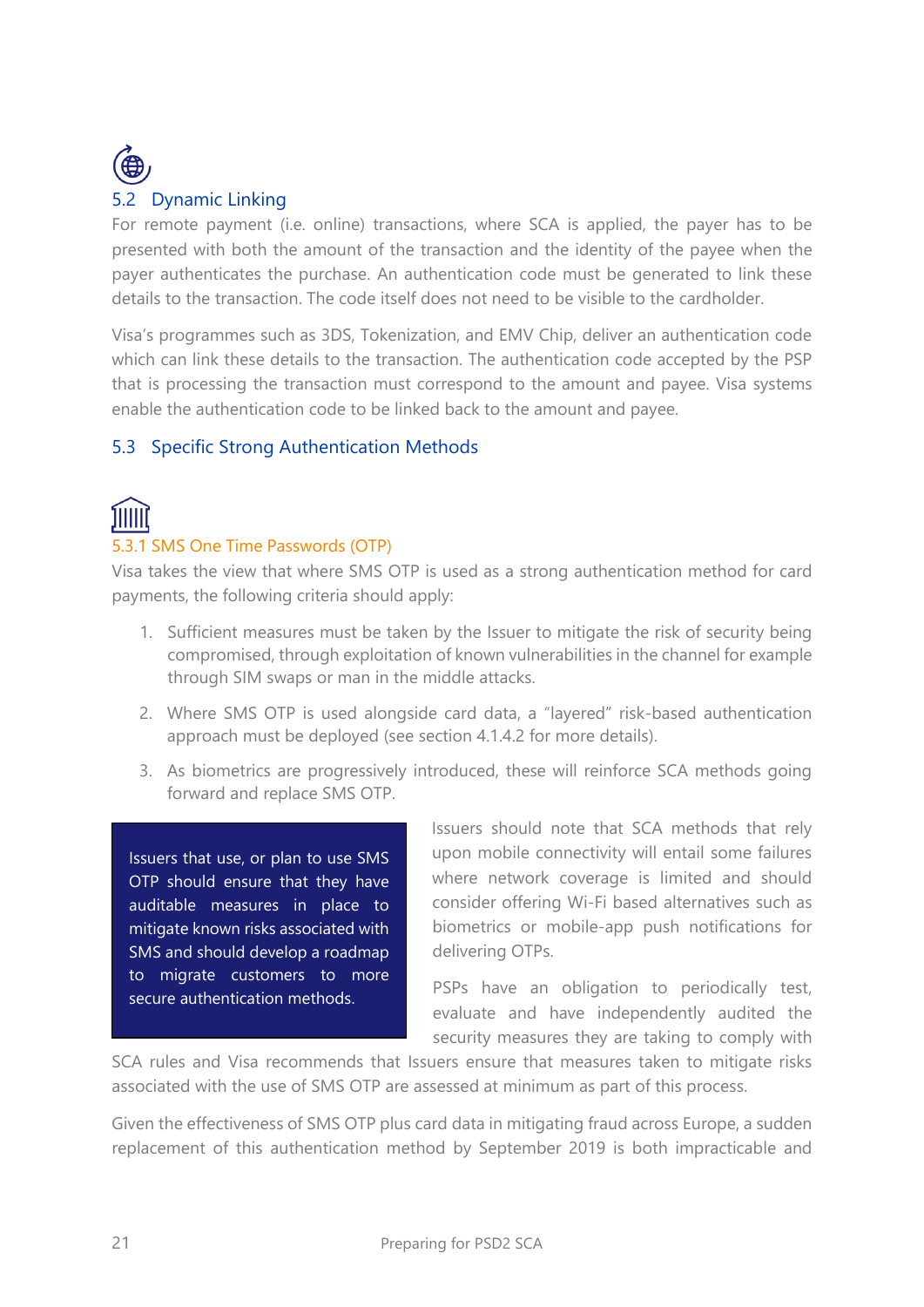potentially disruptive for European cardholders including those who do not own a smartphone.

Visa's position is that card data alongside another factor should be considered a valid SCA method provided a risk-based authentication approach is also taken because the layering of additional security and the generation of a secure cryptogram is sufficient to strengthen the overall solution to meet the requirements of SCA. Visa considers this to be a pragmatic and practical approach and is engaging with regulators on this.

## <u>ווווווז</u>

#### 5.3.2 Biometrics

Visa is investing in sophisticated SCA methods leveraging biometric technologies. While these are clearly the preferred long-term SCA methods for Visa, their usage will require Issuers to progressively embrace biometric based SCA solutions, which Visa will require all Issuers to offer as an option for Visa cardholders by April 2020.

Visa's approach is to provide best in class biometric solutions via the Visa ID Intelligence Issuers who do not yet support biometric authentication should ensure they have a plan in place to offer the capability by April 2020. To find out more about Visa's biometric solutions contact your Account Executive.

platform (VIDI) while also supporting Issuers' existing proprietary biometric technologies such as those deployed for Mobile banking log-in authentication.

Visa's biometric solutions will offer support for multiple biometric authentication approaches including fingerprint, facial and voice recognition to allow consumers to select their preferred modality. Support of the FIDO UAF protocol and mobile SDKs will minimise development complexity. This will also enable issuers to customise the consumer experience for different use cases with different risk profiles. For example, a proprietary mobile phone fingerprint authenticator may be sufficient for a medium risk transaction, while an Issuer may decide to use facial recognition controlled and managed by the VIDI SDK and embedded in their own mobile banking application for higher risk transactions.

#### <span id="page-21-0"></span>5.4 Transaction Risk Analysis (TRA)

The TRA exemption allows for certain transactions to be exempted from SCA, provided a robust risk analysis is performed and the PSPs meet specific fraud thresholds. TRA is key to delivering frictionless payment experiences for low-risk transactions. Visa's view on the application of TRA is as follows:

1. Issuers and Acquirers can both apply the TRA exemption so long as their fraud to sales rates are maintained within the specific fraud thresholds for card payments, namely: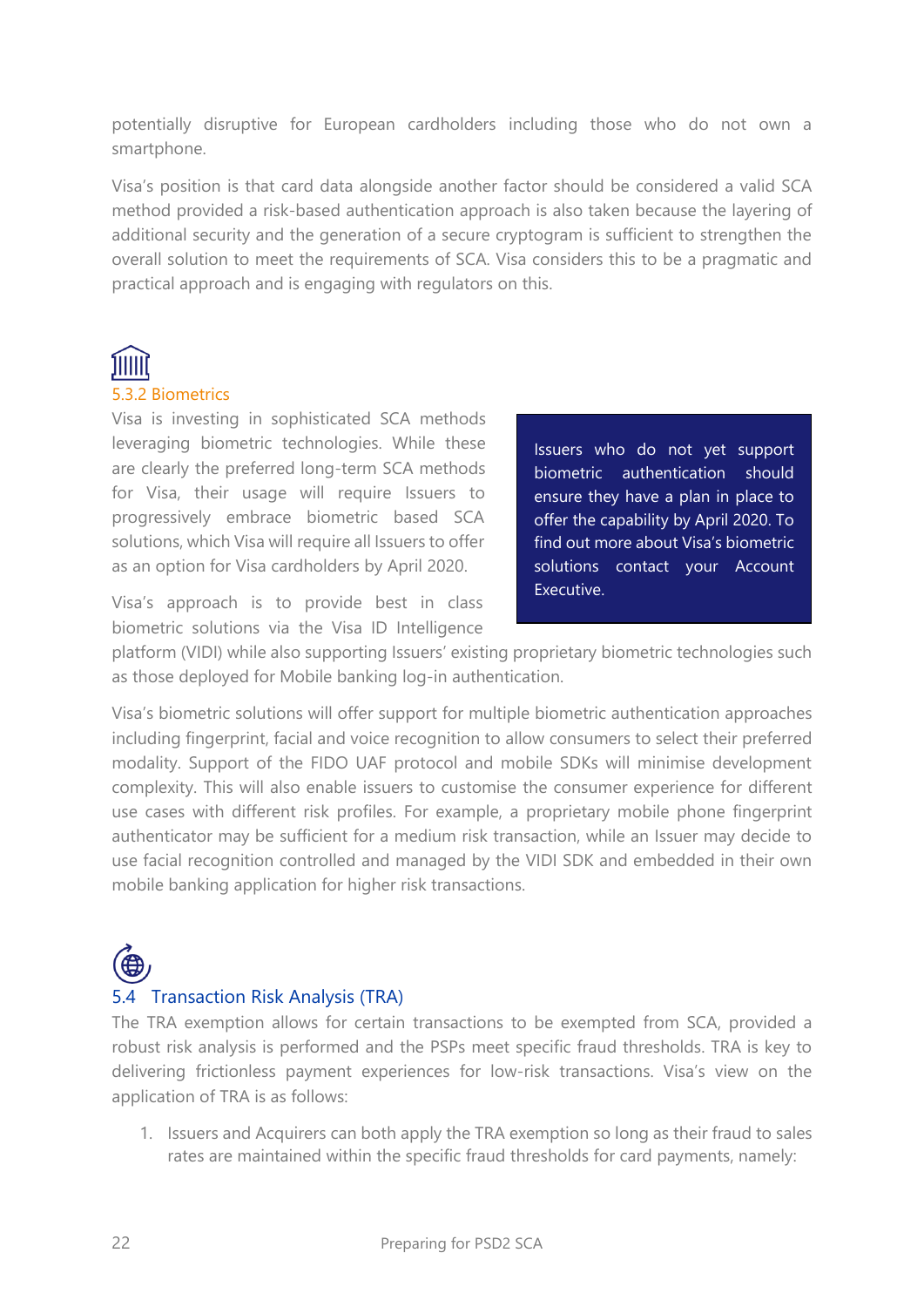| <b>Transaction value band</b> | <b>PSP fraud rate</b> |
|-------------------------------|-----------------------|
| $\leq$ (100                   | 13 bps/0.13 %         |
| $€100-F250$                   | 6 bps/0.06 %          |
| $€250 - €500$                 | 1 bps/0.01 %          |

- 2. The party using the TRA exemption is liable under the Visa Rules should the transaction be fraudulent.
- 3. Provided the Issuer is made aware that the Acquirer has performed the transaction risk assessment, the Issuer is not mandated to require SCA and can accept the TRA exemption request.
- 4. Issuers have the final say when a payment is submitted via 3-D secure or for authorization with an Acquirer exemption request flag and may apply SCA or decline the transaction if they do not wish to honour the Acquirer's TRA exemption request.
- 5. If the Issuer declines the Acquirer's exemption request and requires SCA to be applied, the Acquirer must resubmit the transaction for authentication, so the Issuer can apply SCA and in this case the Issuer assumes liability for the transaction under the Visa Rules.

Issuers, acquirers and merchants should work to develop risk policies to optimise application of the TRA exemption and monitor its effectiveness from the perspectives of both fraud prevention and minimisation of cart abandonment. Merchants and acquirers should also take account of the balance between control offered by requesting the exemption and liability protection.

6. In the case that one of the PSPs (the Issuer or the Acquirer) applies the TRA exemption, Visa's view is that any fraud from that given transaction should only be attributable to the fraud count of the PSP that applied or requested the exemption, but PSPs need to be responsible for determining their own fraud rates in accordance with the legal requirements of PSD2. We are currently engaging with regulators on this.

# 5.5 Trusted Beneficiaries Exemption

#### <span id="page-22-0"></span>5.5.1 Principles

Visa supports the use of the trusted beneficiaries exemption for card payments. It should be noted that in order to be compliant with SCA provisions:

1. Only Issuers can create/maintain lists of trusted beneficiaries on behalf of cardholders and use the trusted beneficiaries exemption, although Issuers are allowed to outsource or delegate this solution (such as through Visa Trusted Listing).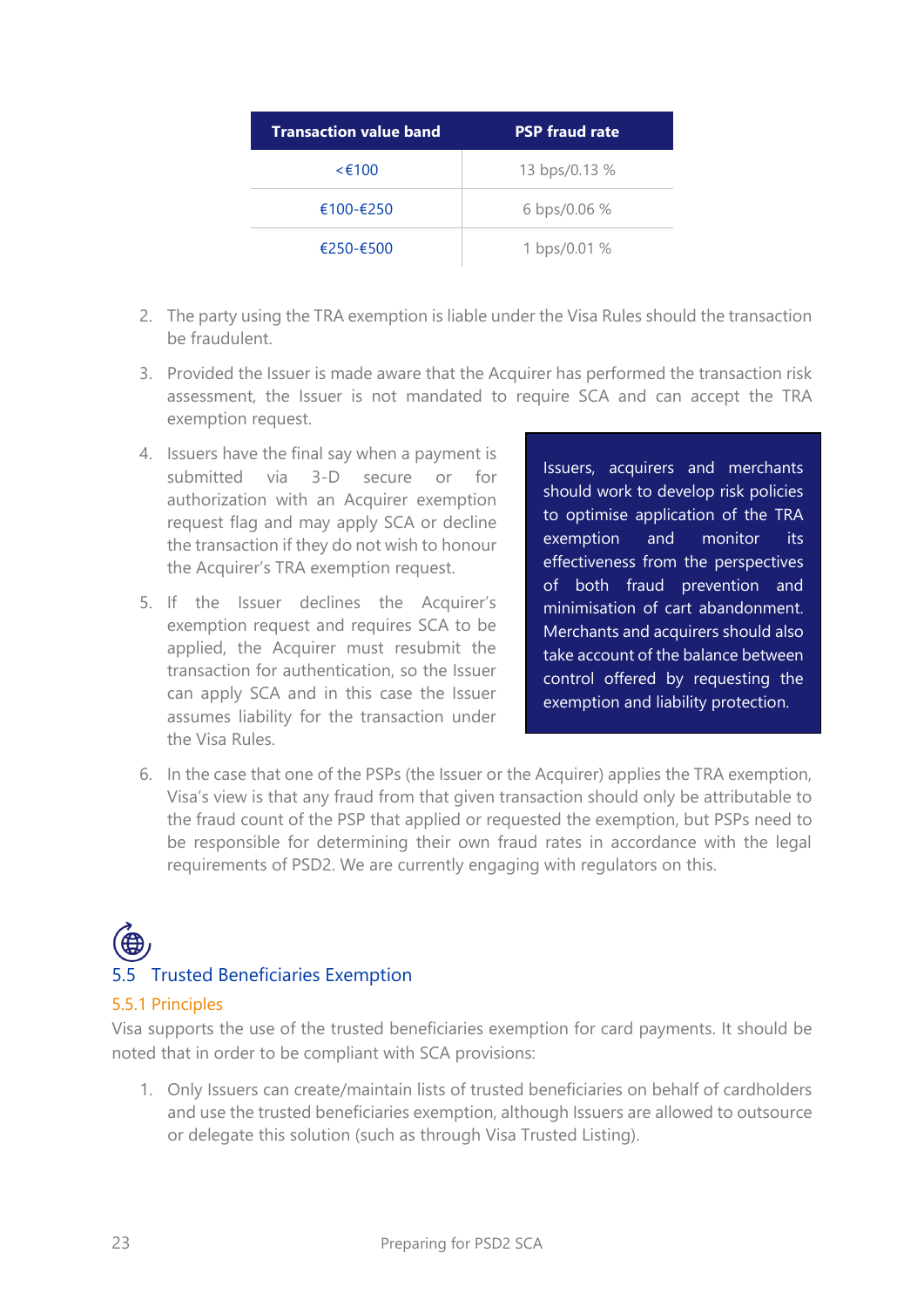- 2. Only cardholders can add/remove a merchant to/from a list of trusted beneficiaries, or consent to a suggested addition /removal provided by the Issuer.
- 3. Acquirers cannot apply this exemption and a merchant cannot set up the list for the purpose of the SCA exemption.

#### 5.5.2 Issuer Options

Issuers are not under any obligation to provide their cardholders with a trusted beneficiary capability. However, supporting smooth card transactions with identified trusted merchants provides clear benefits to both cardholders and merchants.

Issuers may still choose to apply SCA to a transaction with a listed merchant, if they consider that transaction at risk of fraud.

Issuers should develop policies for selecting merchants that will qualify for the trusted beneficiaries exemption and should evaluate solutions to implement trusted beneficiaries listing. For more information on the Visa Trusted Listing Solution contact your Account Executive.

#### 5.5.3 Merchant Options

While merchants cannot manage lists of trusted beneficiaries or enrol themselves in a customer's trusted beneficiaries list, they can advise their customers of the benefits of using

Merchants with low fraud profiles and regular customers should consider how they can explain the benefits of trusted beneficiaries listing to their customers and encourage those whose issuers support it to enrol their trusted merchants.

trusted lists and facilitate the enrolment process through:

1. Promoting the benefits to regular customers and advising them of how they can add the merchant to their trusted beneficiaries list.

2. Requesting that an issuer serve the trusted beneficiaries enrolment option form through an SCA challenge when a customer who has not added the merchant to their list completes a transaction with them.

Merchants also have the ability to request that an issuer does apply SCA to a transaction from a customer who has listed them. They should do this if they are concerned about the risk of the transaction by submitting that transaction via 3-D Secure.

#### JIIIII, JIIIII

#### <span id="page-23-0"></span>5.6 Low Value Transactions

SCA is not mandated for remote electronic low value transactions provided that the following conditions are met:

- The amount of the remote electronic payment transaction does not exceed EUR 30; and
- The cumulative amount of previous remote electronic payment transactions initiated by the payer since the last application of SCA does not, exceed EUR 100; or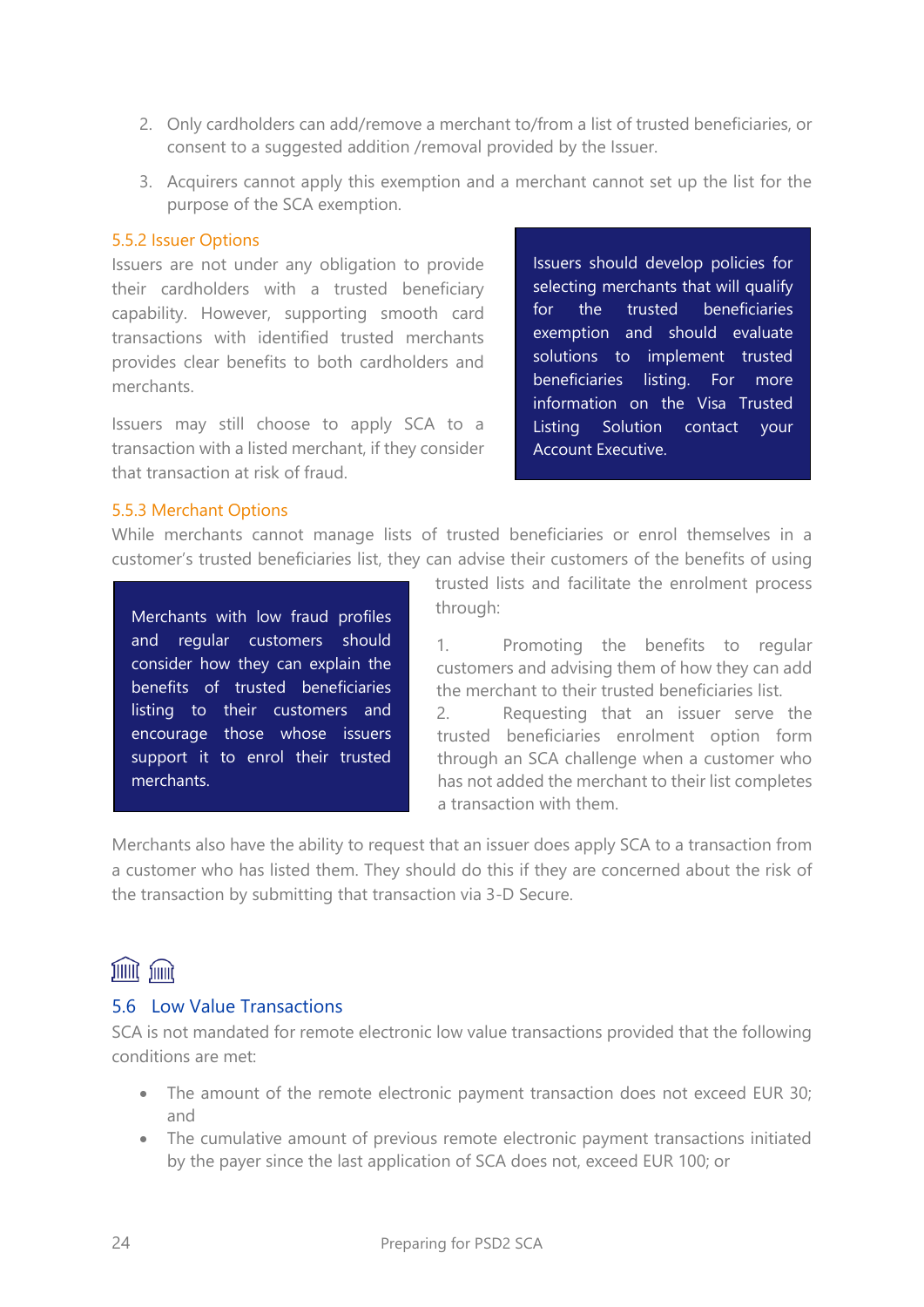• The number of previous remote electronic payment transactions initiated by the payer since the last application of SCA does not exceed 5 consecutive electronic payment transactions.

For sake of clarity, the limits (EUR 100 or five transactions) apply separately. Issuers may choose which metric to apply and SCA must be applied as soon as the selected threshold is reached. In practice, because Acquirers typically have no visibility of the cumulative transaction value and volume counts, application of this exemption will be available to Issuers only.



#### <span id="page-24-0"></span>5.7 IoT Payments

Visa expects that transactions will increasingly be triggered through a range of connected or "IoT" devices. These can include for example smart speakers, smart TVs, connected appliances, connected vehicles and in car infotainment systems. In the short to medium term future these transactions will be predominantly initiated by a consumer, but it is expected that in future an increasing number will be triggered automatically by the connected device. For example, a printer may be programmed to automatically trigger a payment to reorder ink when its ink levels run low.

In the case of customer initiated transactions made through these devices, there will be a need to ensure that SCA can be applied when required. Initially this is likely to be through an "out of band" authentication approach delivered via a separate device (which will typically need to be bound to the user using SCA). In the longer term, "native solutions" comprising, for example a voice biometric coupled with the device ID of a trusted, pre-registered IoT device will provide consumers with more convenient authentication experiences. The Visa 3DS 2.0 protocol has been designed to support omni-channel commerce, and solution providers can develop 3DS 2.0 SDKs for any device operating system and user interface, ensuring an optimal customer experience independently of the device.

We expect that it may be possible to treat device-initiated transactions as Merchant Initiated Transactions, so long as these payments are made to a merchant with whom the customer has an agreement.



#### <span id="page-24-1"></span>5.8 Corporate payments

Corporate payments initiated by business entities through dedicated processes or protocols which are not available to consumers and which already offer high levels of protection from fraud may be exempt from SCA.

Commercial cards are issued to business customers. Certain widely used products such as Lodge Cards, Central Travel Accounts, and Virtual Cards are not associated with an individual cardholder; they are used only by the company. Accordingly, because the payment initiation takes place in a corporate environment, their exposure to fraud is very limited. Furthermore,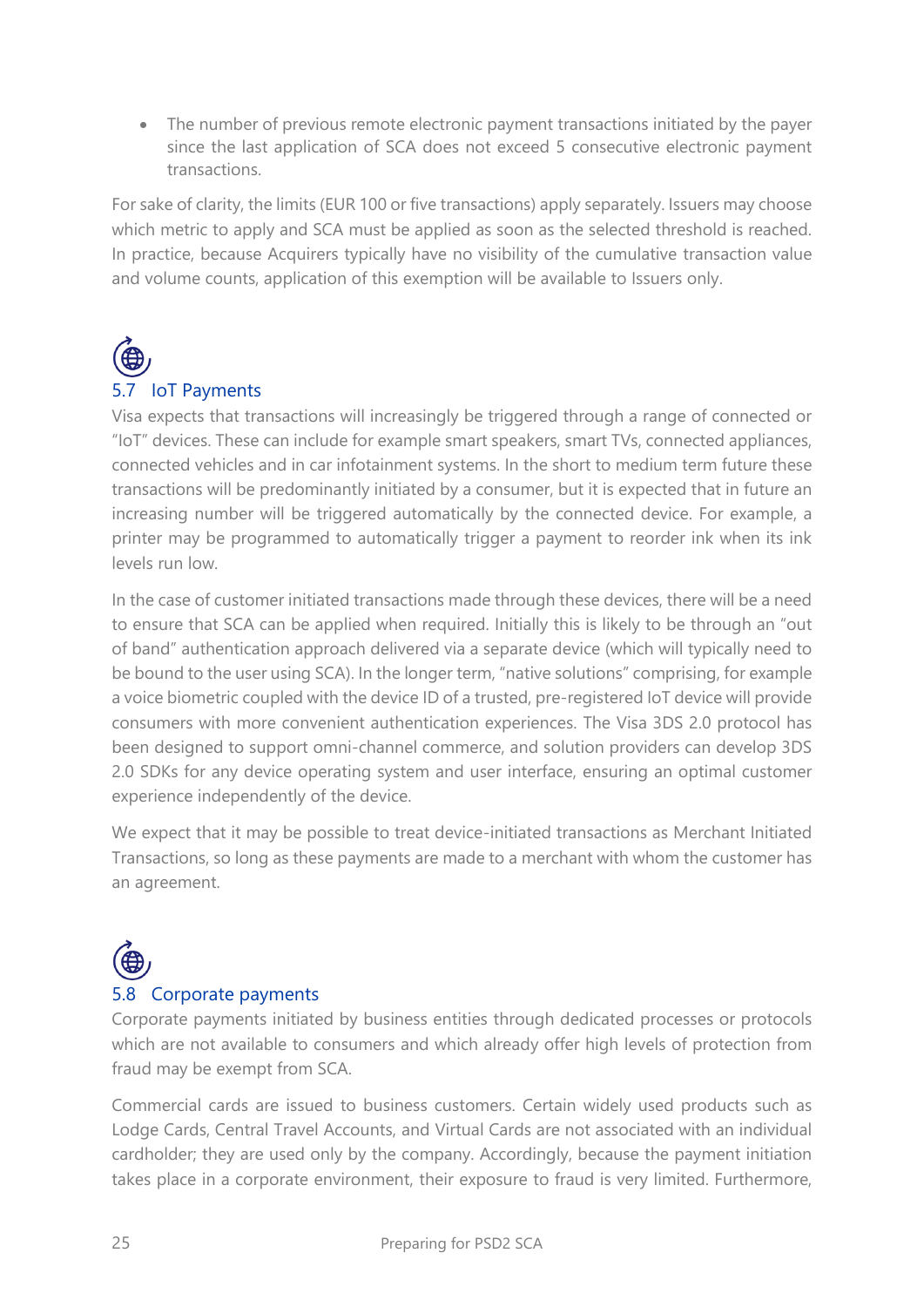Virtual Cards can be deployed using single use card numbers or tokens, and usage restrictions on merchant categories and values, and are therefore inherently secure.

Where the national competent authorities establish that those corporate payment processes and protocols, which are only made available to payers who are not consumers, meet the PSD2 security requirements, PSPs are allowed to exempt these transactions from SCA. The requirements that national competent authorities impose before a PSP may rely on this exemption may differ between EEA countries.

It should be noted that PSD2 requires PSPs to provide competent authorities with regular, updated and comprehensive assessments of the operational and security risks relating to the payment services it provides, and on the adequacy of the mitigation measures and control mechanisms implemented in response to those risks. Competent authorities may specify that PSPs not applying SCA under the corporate payments exemption must ensure the processes and protocols not subject to SCA are specifically included in this assessment.

Where a physical corporate card is issued to an individual named employee and is used by that cardholder employee to manually initiate a payment, for example for directly booking a flight on an airline's website, the SCA requirement applies. However, where the same card details are embedded and used in a secure corporate purchasing process (e.g. with a corporate appointed Travel Management Company), Visa's position is that these transactions should be considered as exempt from SCA, as the process being used is akin to a Lodge or Virtual Card and will be equally secure, and only available for Corporate transactions.

All corporate cards are exclusively offered to customers on the basis of corporate pay and liability. Accordingly, the relevant corporate entity is always responsible for settling payments made using these products and ultimately remains liable for settlement in any event.

#### <span id="page-25-0"></span>5.9 Contactless Payments

## filling filling

#### 5.9.1 Cumulative Limits and the Resetting of Counters

Visa's view is that the following details are relevant if using the card based or host-based accumulator approaches.

For sake of clarity, the cumulative limits (EUR 150 or five transactions) apply separately, however Visa recommends the value-based approach (EUR 150) to minimise impact on cardholder experience. This recommendation reflects the fact that in markets with high levels of contactless usage, consumers now view contactless as a highly convenient way of making low value payments and often make multiple transactions in the course of a day. Fraud rates on contactless transactions are also very low, typically less than 2 basis points. Enforcing SCA via PIN entry every five transactions will be disruptive and inconvenient for consumers and will offer little benefit in terms of fraud reduction. Issuers may choose which metric to apply and SCA must be applied as soon as the selected metric is reached.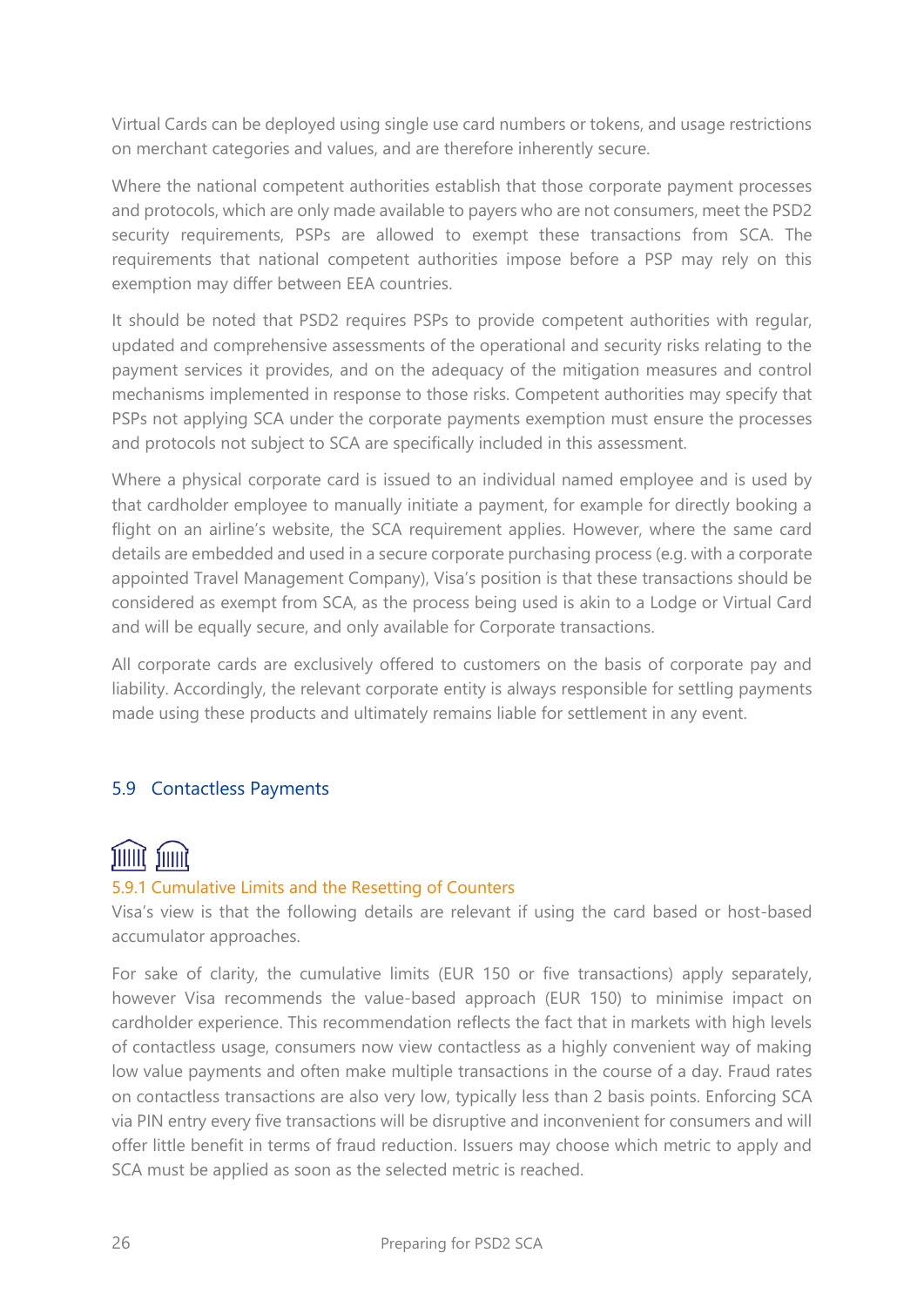Visa has already clarified to European supervisors how the same payment account may be associated with several payment devices, for example: a payment card, a mobile phone supporting a service (e.g. Apple Pay), and a wearable device and thus should be perceived as payment instruments being entitled to SCA application.

Visa's view is that:

- 1. Cumulative counts should be applied at the payment device level, not the payment account level
- 2. Counter resets should happen when the payment device is authenticated using SCA.

Contactless cards currently in circulation are not necessarily personalised with counters supporting the cumulative count or amount requirements specified in the SCA rules. Visa has created a contactless specification, *VCPS version 2.2.1 (or higher)*, that will allow compliance with the required cumulative counts and amounts for those Issuers preferring to solve SCA at card-level. Similarly, those

Issuers & Acquirers should put in place plans to ensure that cards issued after 14<sup>th</sup> Sept 2019 and POS terminals are compliant with the new specification

Issuers wishing to take a host-based approach to managing the SCA rule will need to implement changes to their authorization systems and Acquirers would be required to ensure all terminals comply with *TIG version 1.4*.

Compliance with these requirements means either complete reissuance of payment cards in Europe or upgrades to POS terminals in Europe. This is neither logistically possible nor desirable from a fraud prevention perspective. Furthermore, upgrades to all POS terminals would create significant overhead and disruption to merchants and widespread card reissuance will be disruptive to cardholder experience.

Visa's position is that the requirement should apply, where applicable, to cards issued after the SCA rules enter into force, i.e. 14 September 2019, and that for existing cards in circulation, Issuers should have a card replacement programme in place to achieve compliance with the regulation over a reasonable time period. Issuers should work with their regulators on a smooth glide path.

## <u>הווות</u>

#### 5.9.2 Contactless Payments at Point of Sale where there is no facility to capture SCA

There are at least two use cases where contactless payments are made but there may be no physical facility for applying SCA. These are:

1. Unattended contactless payment terminals without a PIN Entry Device, for example ticket machines or vending machines. The SCA rules include an exemption for "Unattended terminals for transport fares and parking fees". This allows PSPs not to apply SCA for transactions initiated at these terminals.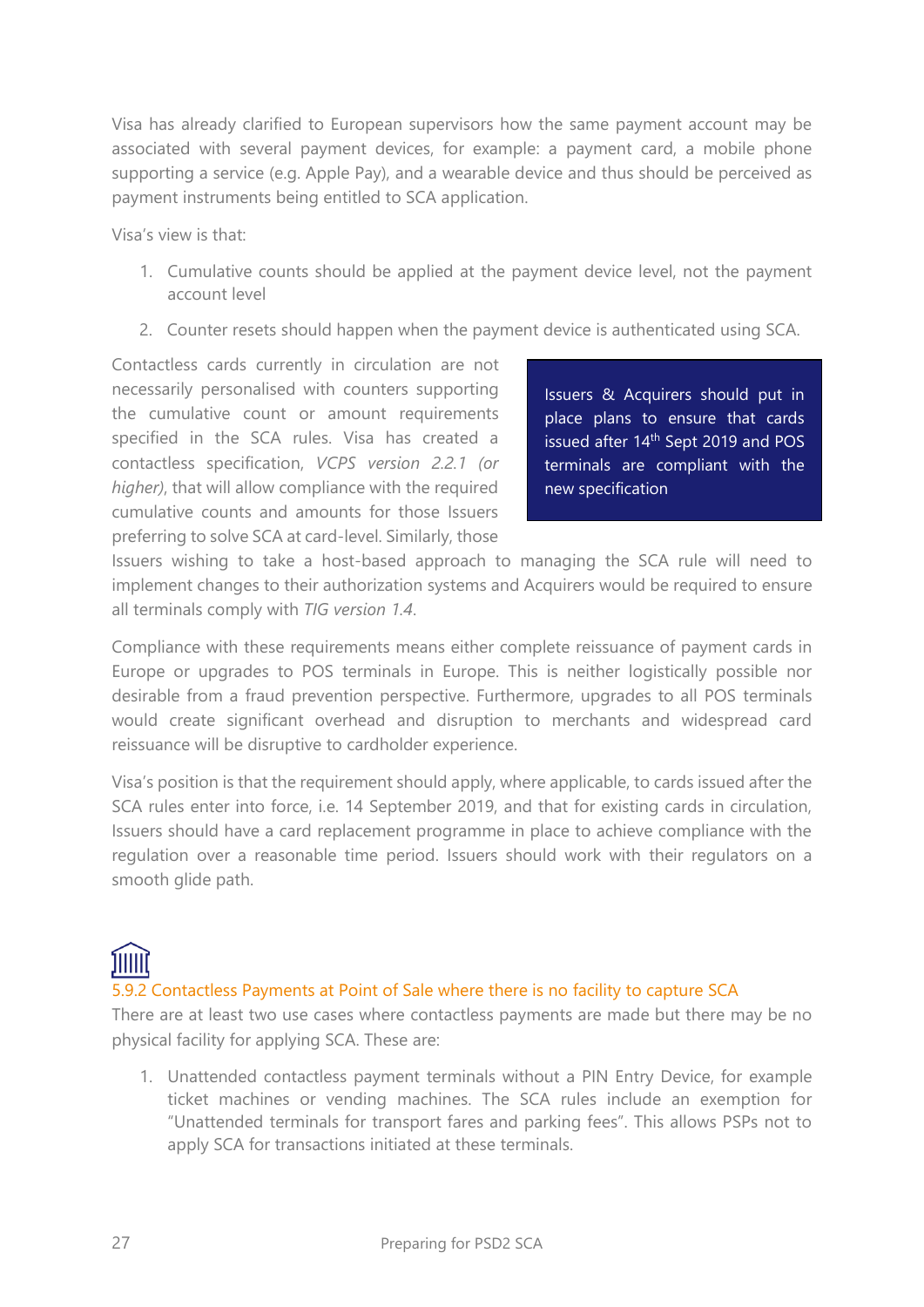2. Card-based payment instruments associated with devices that can support contactless payments but do not have the facility to support SCA. These will typically be unsophisticated wearable devices such as fitness bands, payment wristbands, or jewellery.

Visa's position is that:

- 1. Transactions attempted at Contactless-Only Unattended Acceptance Terminals (UATs), i.e. ones that do not support a PIN Entry Device and cannot therefore perform SCA, will be sent online for the Issuer to determine whether to approve or decline the transaction. In most cases, such transaction are likely to be very low in value.
- 2. There is no general exemption from non-card form factors that do not support SCA. As noted above, behavioural biometrics may offer one way to support SCA. Transactions from non-card form-factors, such as wearable devices, based on the Visa Contactless Payment Specification (VCPS), where CDCVM is not supported by the device, may also be able to perform SCA if the device and terminal support Online PIN.

#### **For more information**

As part of an ongoing programme, Visa will be publishing new implementation guidelines and more detailed information for clients. Please contact your Visa Account Executive to hear more about these new developments.